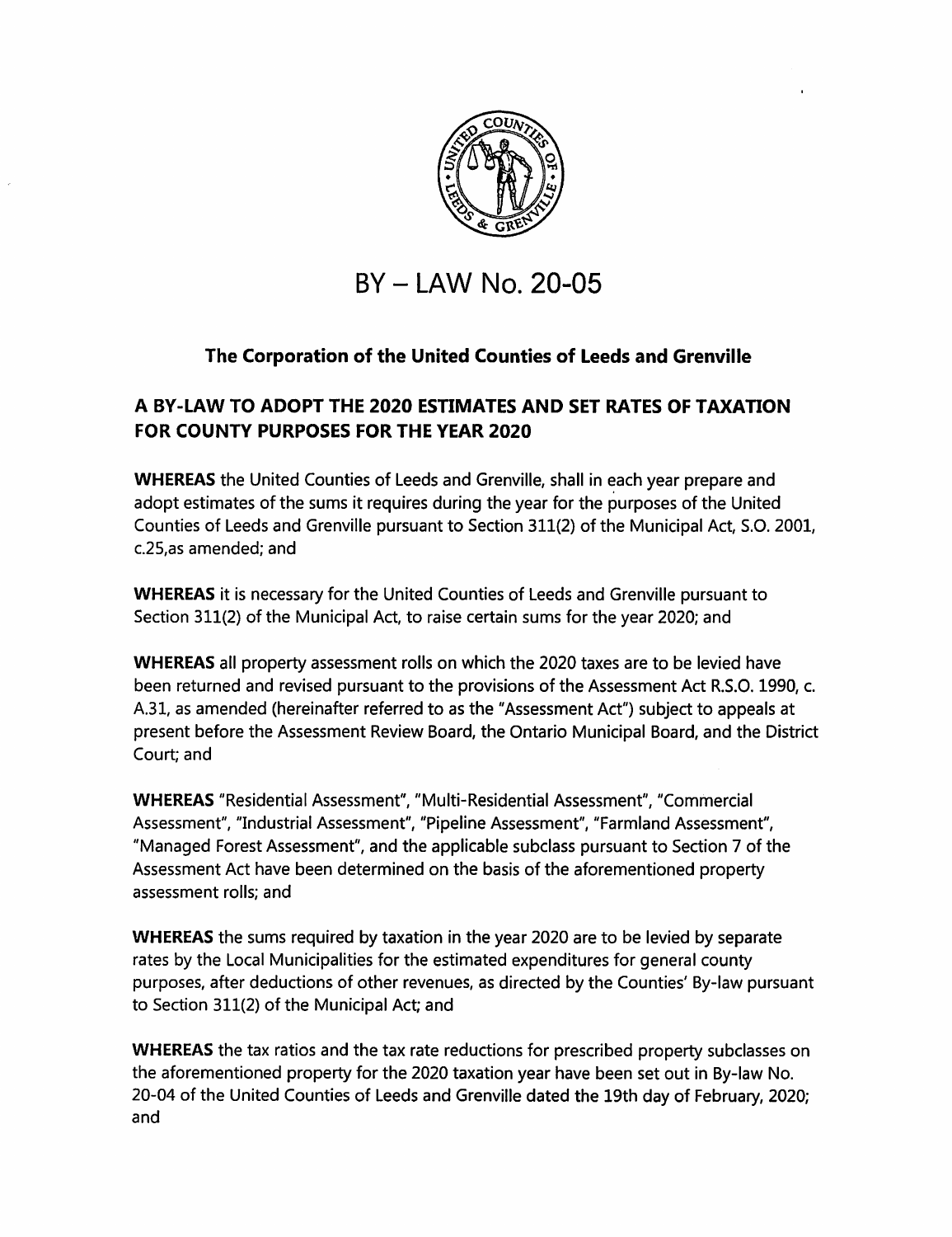**WHEREAS** the tax rates on the aforementioned property classes, "Residential Assessment", "Multi-Residential Assessment", "Commercial Assessment", "Industrial Assessment", "Pipeline Assessment", "Farmlands Assessment", "Managed Forests Assessment", and the applicable subclasses have been calculated pursuant to the provisions of the Municipal Act in the manner set out herein; and

**WHEREAS** Section 311(13) provides for the manner in which a lower-tier municipality in a county shall pay amounts to the upper-tier municipality; and

**WHEREAS** By-law 09-91, dated the 18th day of February, 2010, provided for payment by instalments by the local municipalities on March 31<sup>st</sup>, June 30<sup>th</sup>, September 30<sup>th</sup> and December 15th.

### **NOW THEREFORE THE COUNCIL OF THE UNITED COUNTIES OF LEEDS AND GRENVILLE HEREBY ENACT AS FOLLOWS:**

- **1. THAT** the 2020 Operating Expenditures in the amount of \$94,290,637 attached as Schedule "A" to this By-law be adopted.
- 2. **THAT** the 2020 Transfer to Capital Budget in the amount of \$570,000 attached as Schedule "A" to this By-law be adopted.
- 3. **THAT** the 2020 Contributions to Reserves in the amount of \$1,682,949 attached as Schedule "A" to this By-law be adopted.
- 4. **THAT** the 2020 Contributions to Amortization in the amount of \$8,696,602 attached as Schedule "A" to this By-law be adopted.
- 5. **THAT** the 2020 Revenue in the amount of \$63,569,613 attached as Schedule "A" to this By-law be adopted.
- 6. **THAT** the 2020 County Levy required from Local Municipalities in the amount of \$41,670,575 attached as Schedule "A" be adopted.
- 7. **THAT** the 2020 Capital Budget in the amount of \$18,513,655 attached as Schedule "B" to this By-law be adopted.
- 8. **THAT** Counties Council directs the Council of each Local Municipality to levy the tax rates as specified in Schedule "C" as attached.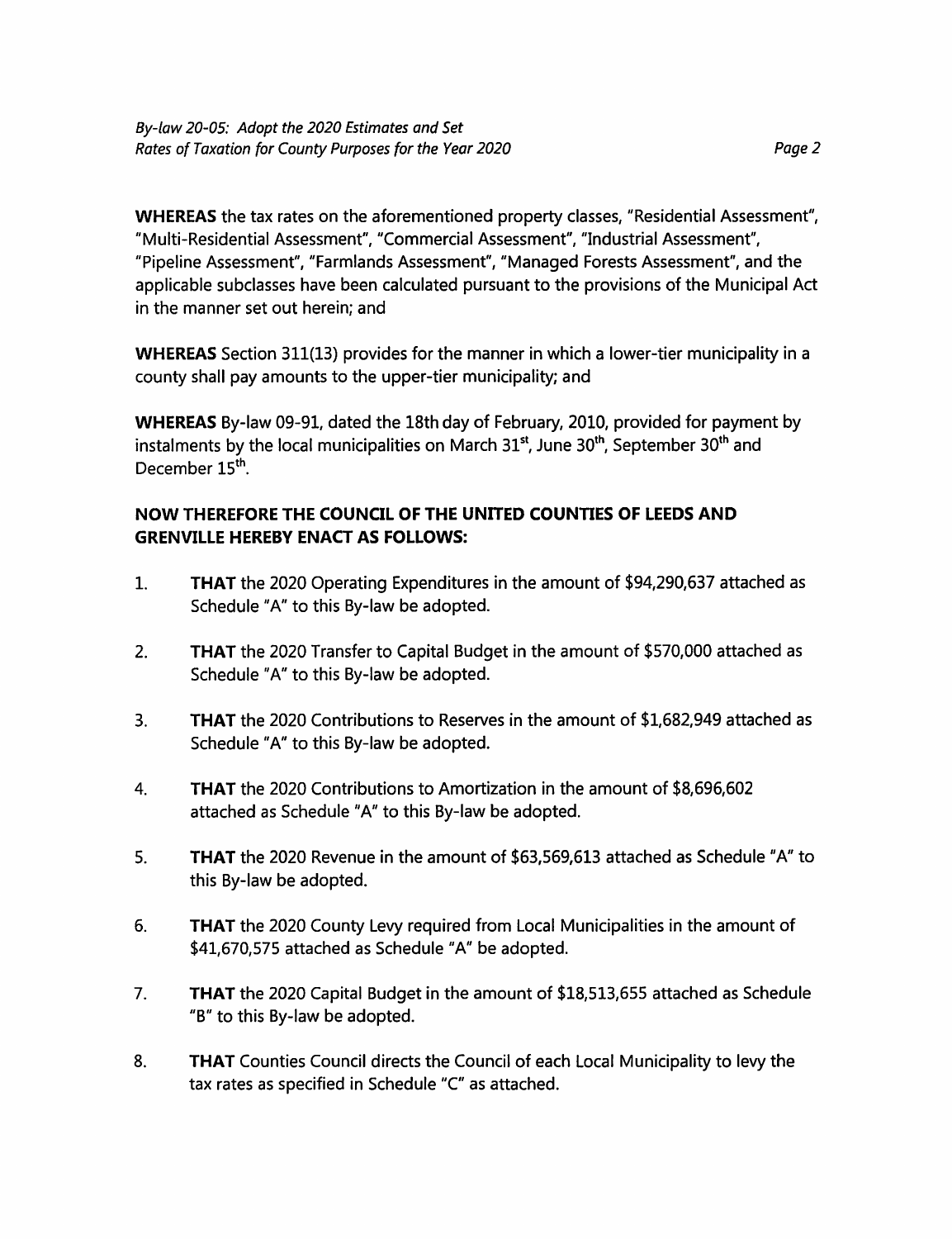- 9. **THAT** the property tax levy for general purposes, as levied against each local municipality, be paid to the Treasurer of the United Counties of Leeds and Grenville in the following manner:
	- i. 25 per cent of the amount required to be raised by the lower-tier municipality for upper-tier purposes in the previous year, on or before March  $31^{\rm st}$
	- ii. 50 per cent of the amount required to be raised by the lower-tier municipality for upper-tier purposes in the current year less the amount of the instalment paid under paragraph i, on or before June 30<sup>th</sup>.
	- iii. 25 per cent of such current amount, on or before September  $30<sup>th</sup>$ .
	- iv. The balance of the entitlement for the year, on or before December  $15<sup>th</sup>$ .
- 10. **THAT** this by-law comes into force on the day it is passed.

By-law read a first, second and third time and finally passed this 19th day of February, 2020.

Patrick Saye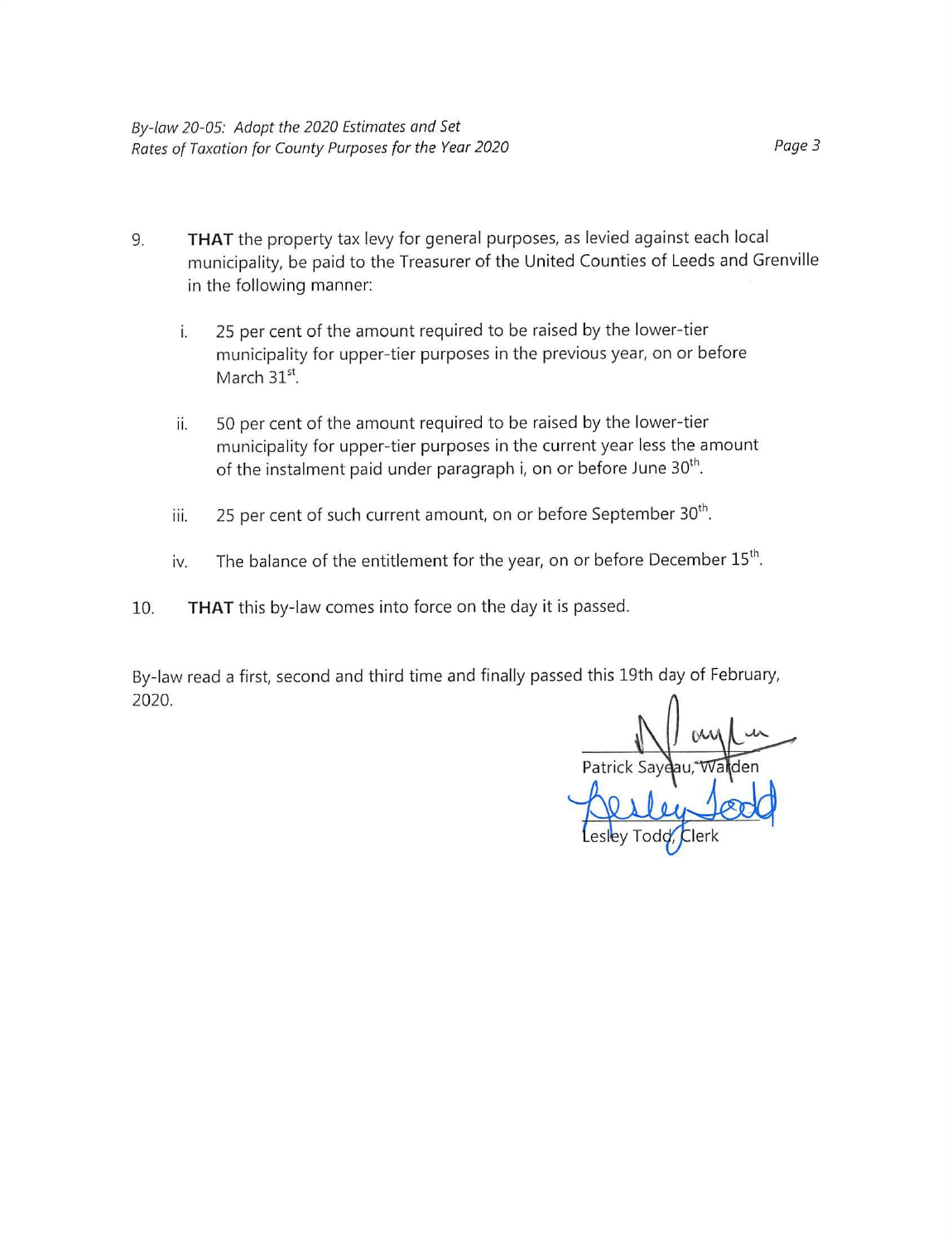#### **2020 CONSOLIDATED** BUDGET

#### **SCHEDULE "A" TO BY-LAW NO. 20-05**

|                                              | 2019          | 2020             | 2020                         | 2020                  | 2020                | 2020                   | 2020          |
|----------------------------------------------|---------------|------------------|------------------------------|-----------------------|---------------------|------------------------|---------------|
|                                              | <b>NET</b>    | <b>REVENUE</b>   | <b>OPERATING</b>             | <b>TRANSFER</b>       | <b>CONTRIBUTION</b> | <b>CONTRIBUTION TO</b> | <b>NET</b>    |
|                                              | <b>BUDGET</b> | <b>BUDGET</b>    | <b>BUDGET</b>                | <b>CAPITAL BUDGET</b> | <b>TO RESERVES</b>  | <b>AMORTIZATION</b>    | <b>BUDGET</b> |
| <b>GENERAL GOVERNMENT</b>                    |               |                  |                              |                       |                     |                        |               |
| <b>COUNCIL</b>                               | 497,513.36    | (342,500.00)     | 861,030.65                   | 0.00                  | 10,000.00           | 0.00                   | 528,530.65    |
| <b>JOINT SERVICES</b>                        | 109,435.65    | (79, 201.73)     | 192,283.87                   | 0.00                  | 0.00                | 0.00                   | 113,082.14    |
| <b>ADMINISTRATION</b>                        | 1,005,743.00  | 0.00             | 1,015,544.80                 | 0.00                  | 0.00                | 0.00                   | 1,015,544.80  |
| <b>CORPORATE SERVICES</b>                    | 3,543,767.57  | (439, 408.00)    | 3,854,435.65                 | 0.00                  | 0.00                | 148,235.47             | 3,563,263.12  |
| <b>BROADBAND</b>                             | (13,980.70)   | (13,980.70)      | 158,622.50                   | 0.00                  | 0.00                | 0.00                   | 144,641.80    |
| <b>PROPERTIES</b>                            | 1,047,499.08  | (322, 231.80)    | 1,000,357.73                 | 0.00                  | 174,252.00          | 269,227.04             | 1,121,604.97  |
| PROPERTY ASSESSMENT                          | 1,382,576.52  | 0.00             | 1,397,979.50                 | 0.00                  | 0.00                | 0.00                   | 1,397,979.50  |
| <b>TOTAL</b>                                 | 7,572,554.48  | (1, 197, 322.23) | 8,480,254.70                 | 0.00                  | 184,252.00          | 417,462.51             | 7,884,646.98  |
|                                              |               |                  |                              |                       |                     |                        |               |
| <b>PROTECTION TO PERSONS &amp; PROPERTY</b>  |               |                  |                              |                       |                     |                        |               |
| <b>PROVINCIAL OFFENCES</b>                   | (755, 838.22) | (1,754,788.25)   | 986,621.52                   | 0.00                  | 0.00                | 365.70                 | (767, 801.03) |
| <b>FIRE EMERGENCY</b>                        | 1,034,189.69  | (191, 467.60)    | 842,871.16                   | 0.00                  | 251,283.74          | 103,293.39             | 1,005,980.69  |
| <b>EMERGENCY MEASURES</b>                    | 57,732.00     | 0.00             | 58,362.00                    | 0.00                  | 0.00                | 0.00                   | 58,362.00     |
| 911                                          | 40,050.72     | (14,320.09)      | 54,389.81                    | 0.00                  | 0.00                | 0.00                   | 40,069.72     |
| <b>WEED INSPECTION</b>                       | 26,256.85     | 0.00             | 26,890.00                    | 0.00                  | 0.00                | 0.00                   | 26,890.00     |
| <b>TOTAL</b>                                 | 402,391.04    | (1,960,575.94)   | 1,969,134.49                 | 0.00                  | 251,283.74          | 103,659.09             | 363,501.38    |
|                                              |               |                  |                              |                       |                     |                        |               |
| <b>TRANSPORTATION SERVICES</b>               | 17,122,219.18 |                  | (146,549.83) 11,128,454.86   | 570,000.00            | 0.00                | 6,339,130.46           | 17,891,035.49 |
|                                              |               |                  |                              |                       |                     |                        |               |
| <b>WASTE MANAGEMENT</b>                      | 175,682.23    | (87, 200.00)     | 294,781.25                   | 0.00                  | 0.00                | 5,941.23               | 213,522.48    |
|                                              |               |                  |                              |                       |                     |                        |               |
| <b>HEALTH SERVICES</b><br><b>HEALTH UNIT</b> |               | 0.00             |                              | 0.00                  | 0.00                | 0.00                   |               |
|                                              | 1,278,274.00  |                  | 1,408,742.00                 |                       |                     |                        | 1,408,742.00  |
| <b>PARAMEDIC SERVICE</b>                     | 6,136,144.23  |                  | (9,198,922.51) 14,721,334.94 | 0.00                  | 0.00                | 690,190.81             | 6,212,603.24  |
| <b>TOTAL</b>                                 | 7,414,418.23  |                  | (9,198,922.51) 16,130,076.94 | 0.00                  | 0.00                | 690,190.81             | 7,621,345.24  |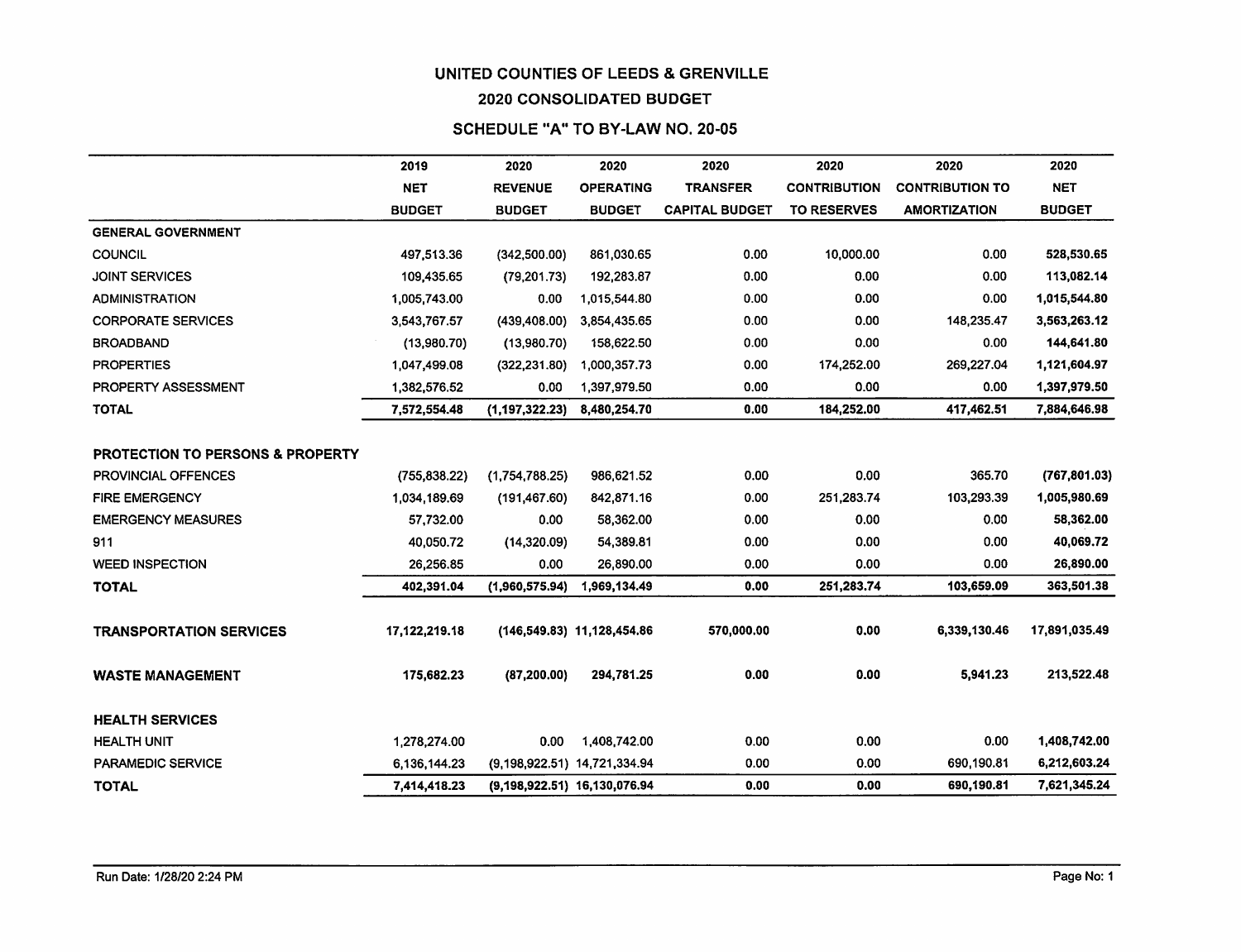$\sim$ 

#### **2020 CONSOLIDATED** BUDGET

#### SCHEDULE "A" TO **BY-LAW NO. 20-05**

|                                        | 2019          | 2020                          | 2020             | 2020                  | 2020                | 2020                   | 2020          |
|----------------------------------------|---------------|-------------------------------|------------------|-----------------------|---------------------|------------------------|---------------|
|                                        | <b>NET</b>    | <b>REVENUE</b>                | <b>OPERATING</b> | <b>TRANSFER</b>       | <b>CONTRIBUTION</b> | <b>CONTRIBUTION TO</b> | <b>NET</b>    |
|                                        | <b>BUDGET</b> | <b>BUDGET</b>                 | <b>BUDGET</b>    | <b>CAPITAL BUDGET</b> | <b>TO RESERVES</b>  | <b>AMORTIZATION</b>    | <b>BUDGET</b> |
| <b>HOMES FOR THE AGED</b>              |               |                               |                  |                       |                     |                        |               |
| <b>MAPLE VIEW LODGE</b>                | 2,802,875.04  | (4, 423, 935.03)              | 7,247,354.54     | 0.00                  | 0.00                | 72,834.83              | 2,896,254.34  |
| MAPLE VIEW LODGE REDEVELOPMENT         | 381,884.66    | (227, 286.00)                 | 380,054.49       | 0.00                  | 0.00                | 229.116.51             | 381,885.00    |
| <b>ST. LAWRENCE LODGE</b>              | 697,707.00    | 0.00                          | 736,080.89       | 0.00                  | 0.00                | 0.00                   | 736,080.89    |
| ST. LAWRENCE LODGE REDEVELOPMENT       | 489,960.08    | (241,750.00)                  | 723,271.91       | 0.00                  | 0.00                | 0.00                   | 481,521.91    |
| <b>TOTAL</b>                           | 4,372,426.78  | (4,892,971.03)                | 9,086,761.83     | 0.00                  | 0.00                | 301,951.34             | 4,495,742.14  |
| <b>COMMUNITY &amp; SOCIAL SERVICES</b> |               |                               |                  |                       |                     |                        |               |
| <b>ONTARIO WORKS</b>                   | 1,418,765.85  | (21,600,312.83) 22,933,578.97 |                  | 0.00                  | 0.00                | 0.00                   | 1,333,266.14  |
| <b>CHILDREN'S SERVICES</b>             | 380.959.30    | $(9,355,404.65)$ 9,741,633.33 |                  | 0.00                  | 0.00                | 0.00                   | 386,228.68    |
| <b>COMMUNITY HOUSING</b>               | 4,708,214.22  | (8.767.565.28) 12.481.523.01  |                  | 0.00                  | 0.00                | 808,439.00             | 4,522,396.73  |
| <b>TOTAL</b>                           | 6,507,939.37  | (39,723,282.76) 45,156,735.31 |                  | 0.00                  | 0.00                | 808.439.00             | 6,241,891.55  |
| <b>CHARLESTON LAKE PARK</b>            | 19,663.64     | 0.00                          | 17,604.45        | 0.00                  | 0.00                | 2,642.25               | 20,246.70     |
| <b>PLANNING &amp; DEVELOPMENT</b>      |               |                               |                  |                       |                     |                        |               |
| <b>PLANNING</b>                        | 310,544.00    | (115,000.00)                  | 377,282.00       | 0.00                  | 45,000.00           | 0.00                   | 307,282.00    |
| GIS                                    | 376,194.29    | (14,500.00)                   | 411,811.00       | 0.00                  | 0.00                | 2,455.29               | 399,766.29    |
| <b>CONSENT REVIEW COMMITTEE</b>        | 25,569.00     | (76,800.00)                   | 96,798.00        | 0.00                  | 8,160.00            | 0.00                   | 28,158.00     |
| <b>ECONOMIC DEVELOPMENT</b>            | 725,705.01    | (47, 400.00)                  | 766,978.12       | 0.00                  | 0.00                | 1,961.34               | 721,539.46    |
| <b>FOREST MANAGEMENT</b>               | 366,918.79    | (24,600.00)                   | 373,964.19       | 0.00                  | 10,932.37           | 22,769.34              | 383,065.90    |
| <b>TOTAL</b>                           | 1,804,931.09  | (278, 300.00)                 | 2,026,833.31     | 0.00                  | 64,092.37           | 27,185.97              | 1,839,811.65  |
| <b>TRANSFER TO RESERVE</b>             | 55,037.90     | 0.00                          | 0.00             | 0.00                  | 0.00                | 0.00                   | 0.00          |
| DEDICATED HOSPITAL LEVY                | 383,364.95    | 0.00                          | 0.00             | 0.00                  | 394,440.22          | 0.00                   | 394,440.22    |
| DEDICATED INFRASTRUCTURE LEVY          | 575,047.43    | 0.00                          | 0.00             | 0.00                  | 788,880.44          | 0.00                   | 788,880.44    |
| <b>TOTAL</b>                           | 1,013,450.28  | 0.00                          | 0.00             | 0.00                  | 1,183,320.66        | 0.00                   | 1,183,320.66  |
| TOTAL REVENUES/EXPENDITURES            | 46,405,676.32 | (57,485,124.30) 94,290,637.14 |                  | 570,000.00            | 1,682,948.77        | 8,696,602.66           | 47,755,064.27 |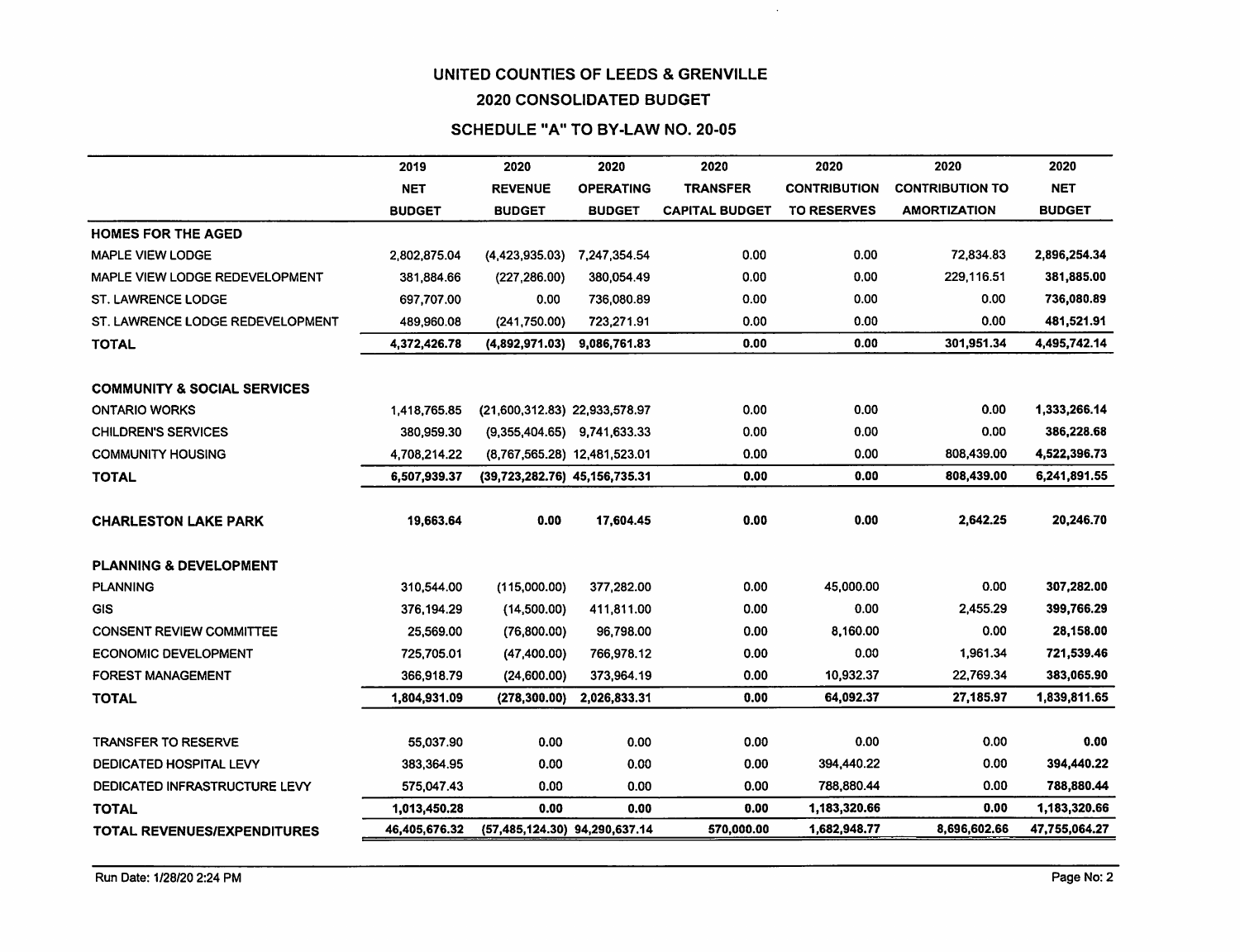#### **2020 CONSOLIDATED** BUDGET

#### SCHEDULE **"A" TO BY-LAW NO. 20-05**

|                                       | 2019              | 2020                           | 2020             | 2020                  | 2020<br>2020                                  |                     | 2020              |
|---------------------------------------|-------------------|--------------------------------|------------------|-----------------------|-----------------------------------------------|---------------------|-------------------|
|                                       | <b>NET</b>        | <b>REVENUE</b>                 | <b>OPERATING</b> | <b>TRANSFER</b>       | <b>CONTRIBUTION</b><br><b>CONTRIBUTION TO</b> |                     | <b>NET</b>        |
|                                       | <b>BUDGET</b>     | <b>BUDGET</b>                  | <b>BUDGET</b>    | <b>CAPITAL BUDGET</b> | <b>TO RESERVES</b>                            | <b>AMORTIZATION</b> | <b>BUDGET</b>     |
|                                       |                   |                                |                  |                       |                                               |                     |                   |
| <b>OTHER REVENUES &amp; TRANSFERS</b> |                   |                                |                  |                       |                                               |                     |                   |
| <b>INTEREST REVENUE</b>               | (569, 281.70)     | (612, 522.18)                  | 0.00             | 0.00                  | 0.00                                          | 0.00                | (612, 522.18)     |
| <b>OTHER REVENUE</b>                  | (23,020.00)       | 0.00                           | 0.00             | 0.00                  | 0.00                                          | 0.00                | 0.00              |
| INTERNAL CHARGEBACK RECOVERIES        | (4,560,940.40)    | (4,621,966.87)                 | 0.00             | 0.00                  | 0.00                                          | 0.00                | (4,621,966.87)    |
| <b>TRANSFER FROM RESERVE</b>          | (200,000.00)      | (200,000.00)                   | 0.00             | 0.00                  | 0.00                                          | 0.00                | (200, 000.00)     |
| <b>TOTAL OTHER REVENUE</b>            | (5,353,242.10)    | (5,434,489.05)                 | 0.00             | 0.00                  | 0.00                                          | 0.00                | (5,434,489.05)    |
|                                       |                   |                                |                  |                       |                                               |                     |                   |
| <b>COUNTY LEVY</b>                    |                   |                                |                  |                       |                                               |                     |                   |
| <b>LEVY</b>                           | (39, 444, 021.84) | (40, 487, 254.56)              | 0.00             | 0.00                  | 0.00                                          | 0.00                | (40, 487, 254.56) |
| DEDICATED HOSPITAL LEVY               | (383, 364.95)     | (394, 440.22)                  | 0.00             | 0.00                  | 0.00                                          | 0.00                | (394, 440.22)     |
| DEDICATED INFRASTRUCTURE LEVY         | (575, 047.43)     | (788, 880, 44)                 | 0.00             | 0.00                  | 0.00                                          | 0.00                | (788, 880.44)     |
| <b>TOTAL COUNTY LEVY</b>              | (40, 402, 434.22) | (41,670,575,22)                | 0.00             | 0.00                  | 0.00                                          | 0.00                | (41,670,575.22)   |
|                                       |                   |                                |                  |                       |                                               |                     |                   |
| <b>GRANT-IN-LIEU</b>                  | (450,000.00)      | (450,000.00)                   | 0.00             | 0.00                  | 0.00                                          | 0.00                | (450,000.00)      |
|                                       |                   |                                |                  |                       |                                               |                     |                   |
| <b>SUPPLEMENTARIES/WRITE OFFS</b>     | (200, 000.00)     | (200, 000.00)                  | 0.00             | 0.00                  | 0.00                                          | 0.00                | (200, 000.00)     |
|                                       |                   |                                |                  |                       |                                               |                     |                   |
| <b>TOTALS/VARIANCE</b>                | 0.00              | (105,240,188.57) 94,290,637.14 |                  | 570,000,00            | 1,682,948.77                                  | 8,696,602.66        | 0.00              |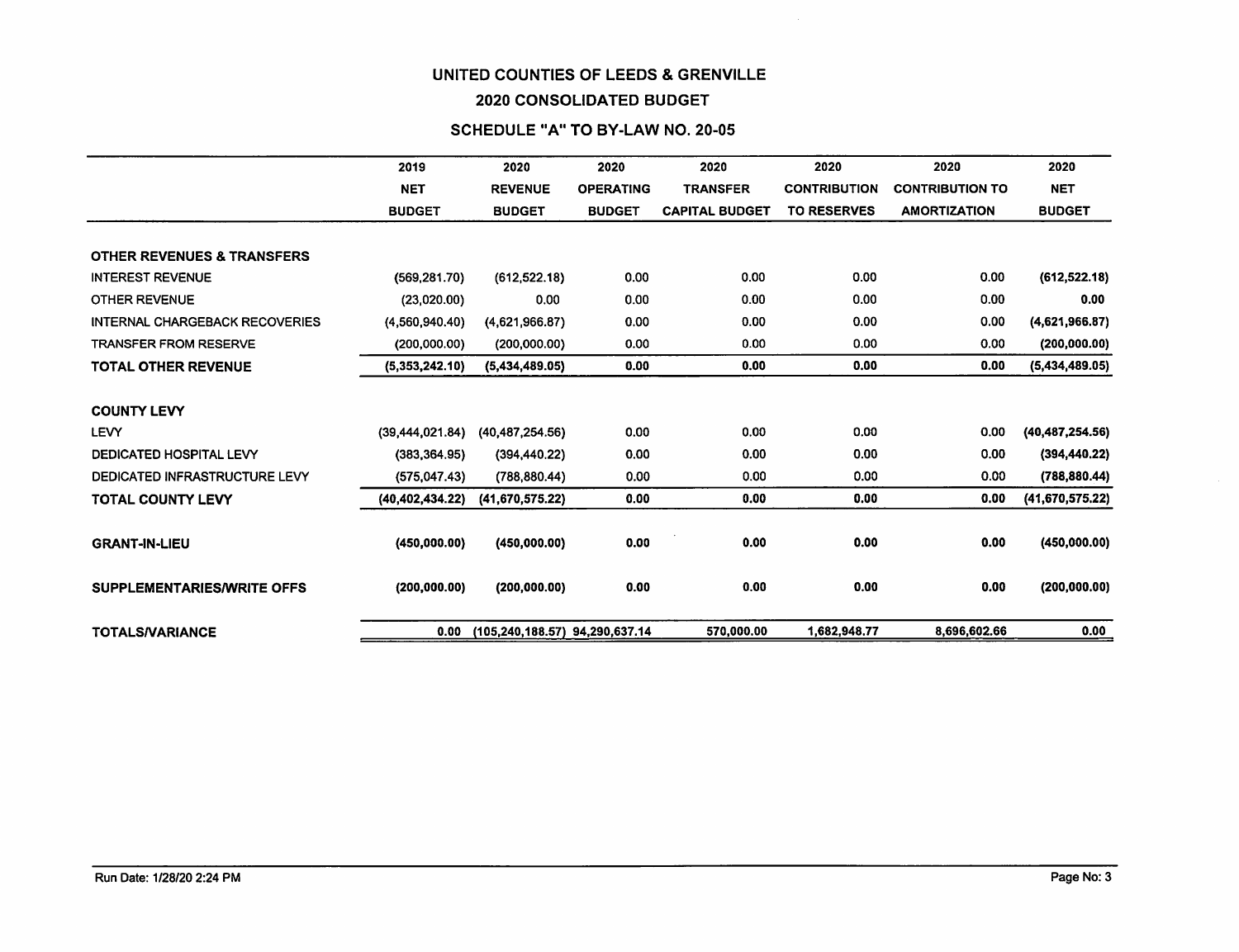2020 CAPITAL BUDGET SUMMARY

SCHEDULE "B" TO BY-LAW NO. 20-05

| <b>DEPARTMENT</b>                     | <b>ESTIMATE</b> | <b>FEDERAL</b> | <b>PROVINCIAL</b> | <b>TRANSFER FROM</b> | <b>TRANSFER FROM</b>        | <b>NET</b>    |
|---------------------------------------|-----------------|----------------|-------------------|----------------------|-----------------------------|---------------|
|                                       | <b>COST</b>     | <b>GAS TAX</b> | <b>SUBSIDY</b>    | <b>CARRY FORWARD</b> | <b>AMORTIZATION RESERVE</b> | <b>IMPACT</b> |
|                                       |                 | <b>REVENUE</b> |                   | <b>RESERVE</b>       |                             | ON LEVY       |
| <b>CORPORATE SERVICES</b>             |                 |                |                   |                      |                             |               |
| IT                                    | 427,597         | 0              | 0                 | (67, 597)            | (360,000)                   | o             |
| <b>Total CORPORATE SERVICES</b>       | 427,597         | 0              | $\mathbf 0$       | (67, 597)            | (360, 000)                  | 0             |
| <b>COUNTY PROPERTIES</b>              |                 |                |                   |                      |                             |               |
| <b>25 CENTRAL</b>                     | 627,769         | 0              | $\mathbf 0$       | (309, 815)           | (317, 954)                  | 0             |
| 32 WALL ST                            | 10,000          | 0              | $\mathbf 0$       | o                    | (10,000)                    | o             |
| <b>Total COUNTY PROPERTIES</b>        | 637,769         | 0              | $\mathbf{0}$      | (309, 815)           | (327, 954)                  | 0             |
| <b>ROADS DEPARTMENT</b>               |                 |                |                   |                      |                             |               |
| <b>ROADS</b>                          | 9,685,888       | (2,800,000)    | (1,763,298)       | (847, 638)           | (4, 274, 952)               | G             |
| <b>BRIDGES</b>                        | 2,533,657       | (1, 525, 222)  | $\mathbf 0$       | (336, 257)           | (672, 178)                  | $\bullet$     |
| <b>BUILDINGS</b>                      | 1,675,000       | 0              | $\mathbf{0}$      | (558,000)            | (1, 117, 000)               | O             |
| <b>EQUIPMENT</b>                      | 1,678,060       | o              | $\mathbf{a}$      | (633,060)            | (475,000)                   | 570,000       |
| <b>Total ROADS DEPARTMENT</b>         | 15,572,605      | (4,325,222)    | (1,763,298)       | (2, 374, 955)        | (6, 539, 130)               | 570,000       |
| PLANNING AND DEVELOPMENT              |                 |                |                   |                      |                             |               |
| <b>GIS</b>                            | 20,000          | 0              | $\mathbf 0$       | (20,000)             | $\bullet$                   | 0             |
| <b>FOREST MANAGEMENT</b>              | 45,000          | $\mathbf 0$    | $\bullet$         | 0                    | (45,000)                    | $\bullet$     |
| <b>Total PLANNING AND DEVELOPMENT</b> | 65,000          | 0              | $\bullet$         | (20,000)             | (45,000)                    | $\bullet$     |
| <b>PARAMEDIC SERVICE</b>              |                 |                |                   |                      |                             |               |
| <b>PARAMEDIC SERVICE VEHICLES</b>     | 421,268         | 0              | $\mathbf 0$       | $\mathbf 0$          | (421, 268)                  | 0             |
| <b>MEDICAL EQUIPMENT</b>              | 169,251         | $\mathbf 0$    | $\bullet$         | $\Omega$             | (169, 251)                  | $\bullet$     |
| <b>BUILDING</b>                       | 105,435         | 0              | $\mathbf{0}$      | (69, 435)            | (36,000)                    | $\mathbf 0$   |
| <b>Total PARAMEDIC SERVICE</b>        | 695,954         | $\mathbf 0$    | $\mathbf{0}$      | (69, 435)            | (626, 519)                  | $\mathbf 0$   |
| <b>MAPLE VIEW LODGE</b>               |                 |                |                   |                      |                             |               |
| <b>BUILDING</b>                       | 598,730         | 0              | 0                 | 0                    | (598, 730)                  | $\bullet$     |
| <b>BETTERMENTS</b>                    | 46,000          | 0              | $\mathbf 0$       | 0                    | (46,000)                    | $\mathbf 0$   |
| <b>Total MAPLE VIEW LODGE</b>         | 644,730         | $\mathbf 0$    | $\bullet$         | $\Omega$             | (644, 730)                  | $\bullet$     |
| SOCIAL HOUSING                        |                 |                |                   |                      |                             |               |
| <b>BETTERMENTS</b>                    | 470,000         | 0              | $\bullet$         | 0                    | (470,000)                   | $\bullet$     |
| <b>Total SOCIAL HOUSING</b>           | 470,000         | $\bullet$      | O.                | $\bullet$            | (470, 000)                  | $\bullet$     |
| <b>Total Capital Projects</b>         | 18,513,655      | (4,325,222)    | (1,763,298)       | (2,841,802)          | (9,013,333)                 | 570,000       |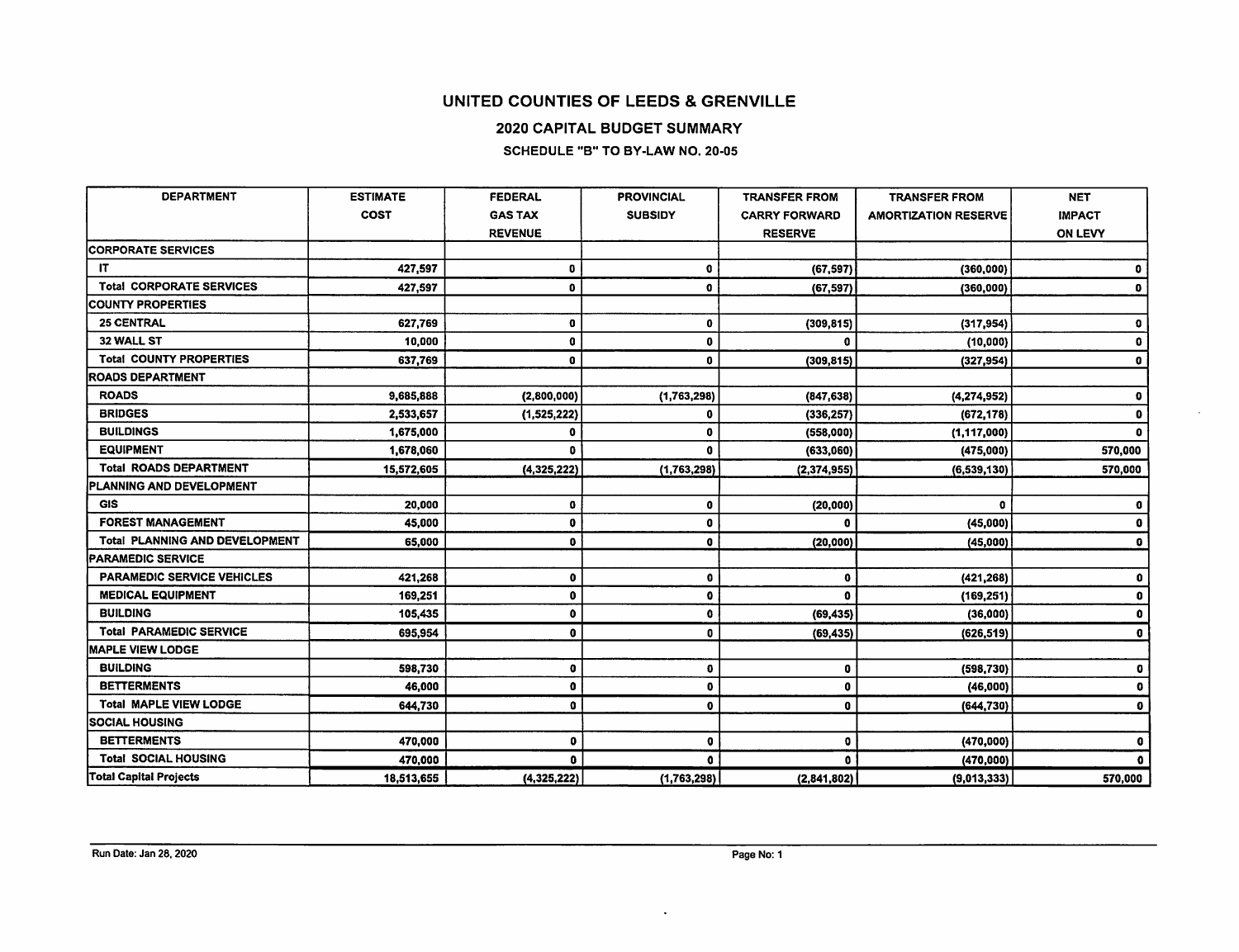| <b>EDWARDSBURGH/CARDINAL</b>                            |                 | <b>ASSESSMENT</b> | <b>TAX RATE</b> | <b>LEVY</b>   |
|---------------------------------------------------------|-----------------|-------------------|-----------------|---------------|
|                                                         |                 |                   |                 | (Assmnt*Rate) |
| <b>Residential Taxable: Full</b>                        | <b>RT</b>       | 672,341,162       | 0.00369649      | \$2,485,302   |
| <b>Residential Taxable: Full, Shared PIL</b>            | <b>RH</b>       | 30,000            | 0.00369649      | \$111         |
| <b>Residential Taxable: Farmland 1</b>                  | R <sub>1</sub>  |                   | 0.00147860      | \$0           |
| <b>Multi-Residential Taxable: Full</b>                  | MT              | 7,839,200         | 0.00369649      | \$28,978      |
| Commercial Taxable: Full, General                       | <b>CT</b>       | 20,615,913        | 0.00497696      | \$102,605     |
| Commercial Taxable : Full, Shared PIL                   | <b>CH</b>       | 23,000            | 0.00497696      | \$114         |
| Commercial Taxable: Full, General                       | <b>CM</b>       | 502,700           | 0.00497696      | \$2,502       |
| <b>Commercial Taxable: Excess Land</b>                  | CU              | 475,400           | 0.00348394      | \$1,656       |
| Commercial Taxable: Vacant Land                         | <b>CX</b>       | 681,200           | 0.00348394      | \$2,373       |
| <b>Commercial Taxable: Excess Land Shared PIL</b>       | CK              | 62,000            | 0.00348394      | \$216         |
| Commercial Taxable: Farmland 1                          | C <sub>1</sub>  |                   | 0.00147860      | \$0           |
| <b>Commercial Taxable: Small-Scale On-Farm Business</b> | C7              |                   | 0.00124424      | \$0           |
| <b>Commercial New Construction Taxable: Full</b>        | XT              | 60,556,500        | 0.00497696      | \$301,387     |
| <b>Commercial New Construction Taxable: Excess Land</b> | XU              | 107,000           | 0.00348394      | \$373         |
| Shopping Centre Taxable: Full                           | <b>ST</b>       |                   | 0.00497696      | \$0           |
| Shopping Centre Taxable: Excess Land (Vacant)           | SU              |                   | 0.00348394      | \$0           |
| <b>Commercial Office Taxable: Full</b>                  | DT              |                   | 0.00497696      | \$0           |
| Commercial Office: Vacant Land                          | <b>DU</b>       |                   | 0.00348394      | \$0           |
| Landfill Taxable: Full                                  | HT              |                   | 0.00497696      | \$0           |
| Industrial Taxable: Full                                | IT              | 6,008,500         | 0.00669583      | \$40,232      |
| Industrial Taxable: Full, Shared PIL                    | ΙH              | 65,500            | 0.00669583      | \$439         |
| Industrial Taxable: Excess Land                         | ΙU              | 254,400           | 0.00435225      | \$1,107       |
| Industrial Taxable: Vacant Land                         | IX              | 950,200           | 0.00435225      | \$4,136       |
| Industrial Taxable: Excess Land Shared PIL              | ΙK              |                   | 0.00435225      | \$0           |
| Industrial Taxable: Small-Scale On-Farm Business        | 17 <sup>2</sup> |                   | 0.00167414      | \$0           |
| New Construction Industrial Taxable: Full               | JT              | 13,769,300        | 0.00669583      | \$92,197      |
| New Construction Industrial Taxable: Excess Land        | JU              | 730.300           | 0.00435225      | \$3,178       |
| Large Industrial Taxable: Full                          | LT              | 4,543,600         | 0.01036312      | \$47,086      |
| Large Industrial Taxable: Excess Land                   | LU              |                   | 0.00673575      | \$0           |
| Pipeline Taxable: Full                                  | PT              | 17,334,000        | 0.00611806      | \$106,050     |
| Farm Taxable: Full                                      | <b>FT</b>       | 85,997,200        | 0.00092412      | \$79,472      |
| Managed Forest Taxable: Full                            | TΤ              | 1,807,400         | 0.00092412      | \$1,670       |
| <b>TOTALS</b>                                           |                 | 894,694,475       |                 | \$3,301,184   |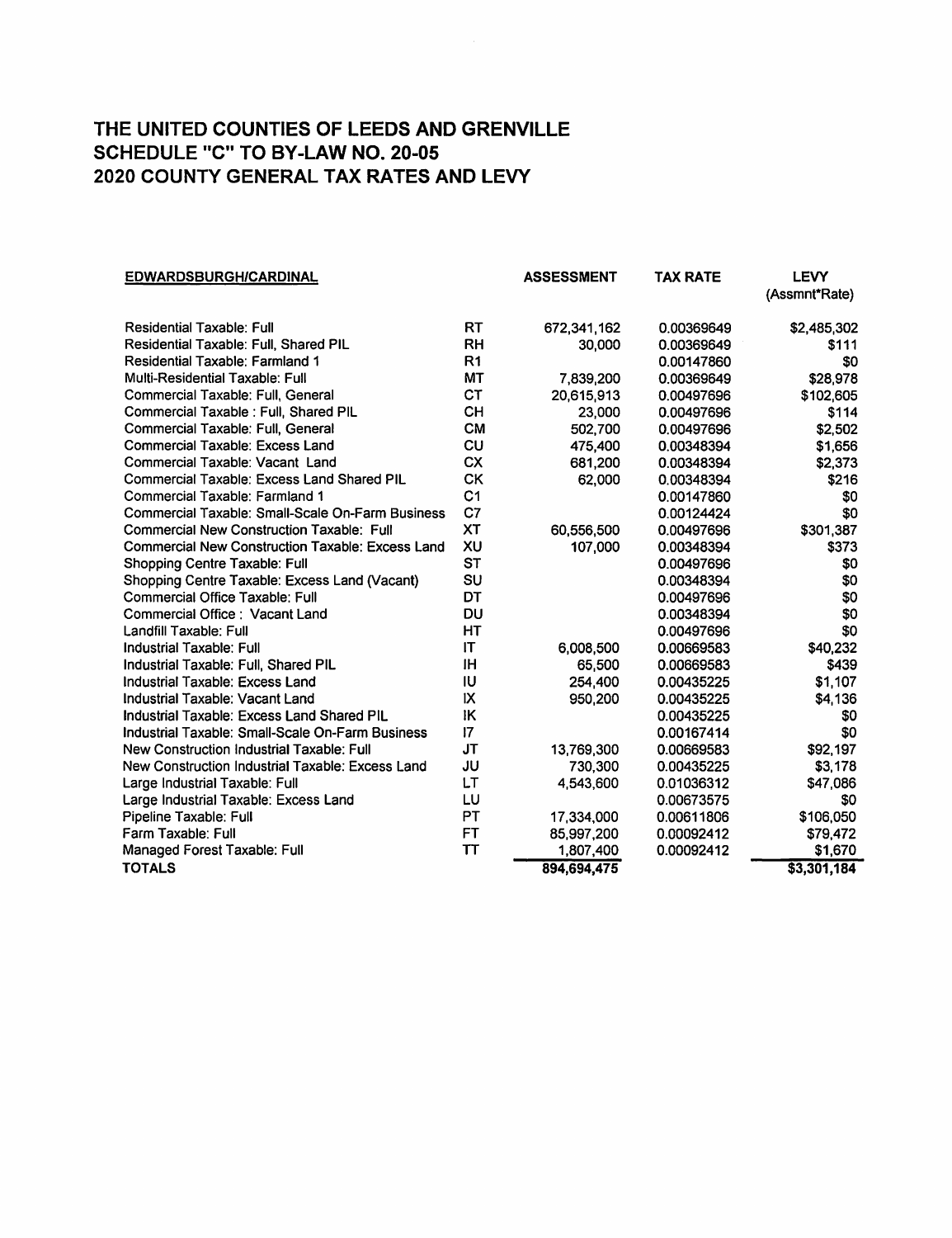| <b>AUGUSTA</b>                                          |                | <b>ASSESSMENT</b> | <b>TAX RATE</b> | <b>LEVY</b><br>(Assmnt*Rate) |
|---------------------------------------------------------|----------------|-------------------|-----------------|------------------------------|
| <b>Residential Taxable: Full</b>                        | RT             | 725,300,800       | 0.00369649      | \$2,681,067                  |
| Residential Taxable: Full, Shared PIL                   | <b>RH</b>      | 138,500           | 0.00369649      | \$512                        |
| Residential Taxable: Farmland 1                         | R <sub>1</sub> |                   | 0.00147860      | \$0                          |
| <b>Multi-Residential Taxable: Full</b>                  | MT             | 1,954,000         | 0.00369649      | \$7,223                      |
| Commercial Taxable: Full, General                       | <b>CT</b>      | 22,020,100        | 0.00497696      | \$109,593                    |
| Commercial Taxable : Full, Shared PIL                   | <b>CH</b>      |                   | 0.00497696      | \$0                          |
| Commercial Taxable: Full, General                       | <b>CM</b>      |                   | 0.00497696      | \$0                          |
| Commercial Taxable: Excess Land                         | CU             | 304,400           | 0.00348394      | \$1,061                      |
| Commercial Taxable: Vacant Land                         | <b>CX</b>      | 249,500           | 0.00348394      | \$869                        |
| <b>Commercial Taxable: Excess Land Shared PIL</b>       | <b>CK</b>      |                   | 0.00348394      | \$0                          |
| Commercial Taxable: Farmland 1                          | C <sub>1</sub> |                   | 0.00147860      | \$0                          |
| <b>Commercial Taxable: Small-Scale On-Farm Business</b> | C7             |                   | 0.00124424      | \$0                          |
| <b>Commercial New Construction Taxable: Full</b>        | <b>XT</b>      | 2,795,200         | 0.00497696      | \$13,912                     |
| Commercial New Construction Taxable: Excess Land        | XU             |                   | 0.00348394      | \$0                          |
| Shopping Centre Taxable: Full                           | <b>ST</b>      |                   | 0.00497696      | \$0                          |
| Shopping Centre Taxable: Excess Land (Vacant)           | SU             |                   | 0.00348394      | \$0                          |
| <b>Commercial Office Taxable: Full</b>                  | DT             |                   | 0.00497696      | \$0                          |
| Commercial Office: Vacant Land                          | DU             |                   | 0.00348394      | \$0                          |
| Landfill Taxable: Full                                  | НT             |                   | 0.00497696      | \$0                          |
| <b>Industrial Taxable: Full</b>                         | IT             | 4,810,400         | 0.00669583      | \$32,210                     |
| Industrial Taxable: Full, Shared PIL                    | <b>IH</b>      | 55,600            | 0.00669583      | \$372                        |
| Industrial Taxable: Excess Land                         | IU             | 992,900           | 0.00435225      | \$4,321                      |
| Industrial Taxable: Vacant Land                         | IX             | 1,341,500         | 0.00435225      | \$5,839                      |
| Industrial Taxable: Excess Land Shared PIL              | IK             |                   | 0.00435225      | \$0                          |
| Industrial Taxable: Small-Scale On-Farm Business        | 17             |                   | 0.00167414      | \$0                          |
| <b>New Construction Industrial Taxable: Full</b>        | <b>JT</b>      |                   | 0.00669583      | \$0                          |
| New Construction Industrial Taxable: Excess Land        | JU             |                   | 0.00435225      | \$0                          |
| Large Industrial Taxable: Full                          | LT             | 6,635,600         | 0.01036312      | \$68,766                     |
| Large Industrial Taxable: Excess Land                   | LU             | 315,100           | 0.00673575      | \$2,122                      |
| Pipeline Taxable: Full                                  | PT             | 16,793,000        | 0.00611806      | \$102,741                    |
| Farm Taxable: Full                                      | FT             | 47,543,900        | 0.00092412      | \$43,936                     |
| Managed Forest Taxable: Full                            | ТT             | 531,400           | 0.00092412      | \$491                        |
| <b>TOTALS</b>                                           |                | 831,781,900       |                 | \$3,075,034                  |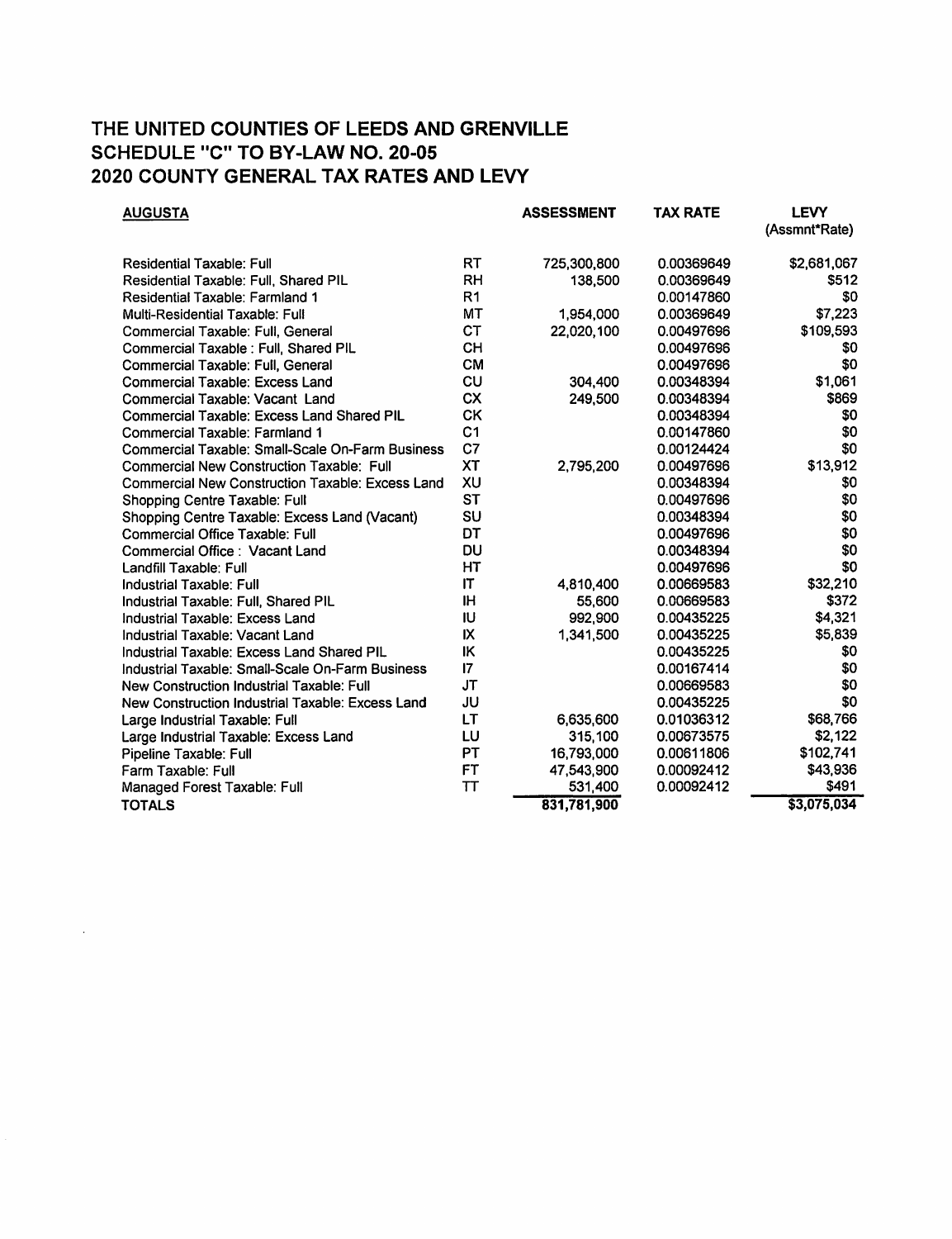| <b>MERRICKVILLE-WOLFORD</b>                             |                | <b>ASSESSMENT</b> | TAX RATE   | <b>LEVY</b><br>(Assmnt*Rate) |
|---------------------------------------------------------|----------------|-------------------|------------|------------------------------|
| <b>Residential Taxable: Full</b>                        | <b>RT</b>      | 344,485,997       | 0.00369649 | \$1,273,389                  |
| Residential Taxable: Full. Shared PIL                   | <b>RH</b>      |                   | 0.00369649 | \$0                          |
| <b>Residential Taxable: Farmland 1</b>                  | R <sub>1</sub> |                   | 0.00147860 | \$0                          |
| Multi-Residential Taxable: Full                         | MT             | 2,372,000         | 0.00369649 | \$8,768                      |
| Commercial Taxable: Full, General                       | <b>CT</b>      | 18,656,000        | 0.00497696 | \$92,850                     |
| Commercial Taxable : Full, Shared PIL                   | <b>CH</b>      |                   | 0.00497696 | \$0                          |
| Commercial Taxable: Full, General                       | <b>CM</b>      |                   | 0.00497696 | \$0                          |
| <b>Commercial Taxable: Excess Land</b>                  | CU             | 59,700            | 0.00348394 | \$208                        |
| Commercial Taxable: Vacant Land                         | <b>CX</b>      | 636,000           | 0.00348394 | \$2,216                      |
| <b>Commercial Taxable: Excess Land Shared PIL</b>       | <b>CK</b>      |                   | 0.00348394 | \$0                          |
| Commercial Taxable: Farmland 1                          | C <sub>1</sub> |                   | 0.00147860 | \$0                          |
| Commercial Taxable: Small-Scale On-Farm Business        | C <sub>7</sub> |                   | 0.00124424 | \$0                          |
| Commercial New Construction Taxable: Full               | <b>XT</b>      | 501,500           | 0.00497696 | \$2,496                      |
| <b>Commercial New Construction Taxable: Excess Land</b> | XU             |                   | 0.00348394 | \$0                          |
| Shopping Centre Taxable: Full                           | <b>ST</b>      |                   | 0.00497696 | \$0                          |
| Shopping Centre Taxable: Excess Land (Vacant)           | SU             |                   | 0.00348394 | \$0                          |
| Commercial Office Taxable: Full                         | DT             |                   | 0.00497696 | \$0                          |
| Commercial Office: Vacant Land                          | DU             |                   | 0.00348394 | \$0                          |
| Landfill Taxable: Full                                  | HT             |                   | 0.00497696 | \$0                          |
| Industrial Taxable: Full                                | IT             | 500,100           | 0.00669583 | \$3,349                      |
| Industrial Taxable: Full. Shared PIL                    | ΙH             | 46,500            | 0.00669583 | \$311                        |
| Industrial Taxable: Excess Land                         | IU             |                   | 0.00435225 | \$0                          |
| Industrial Taxable: Vacant Land                         | IX             | 51,000            | 0.00435225 | \$222                        |
| Industrial Taxable: Excess Land Shared PIL              | IK             |                   | 0.00435225 | \$0                          |
| Industrial Taxable: Small-Scale On-Farm Business        | 7              |                   | 0.00167414 | \$0                          |
| New Construction Industrial Taxable: Full               | <b>JT</b>      | 269,000           | 0.00669583 | \$1,801                      |
| New Construction Industrial Taxable: Excess Land        | JU             |                   | 0.00435225 | \$0                          |
| Large Industrial Taxable: Full                          | LT             |                   | 0.01036312 | \$0                          |
| Large Industrial Taxable: Excess Land                   | LU             |                   | 0.00673575 | \$0                          |
| Pipeline Taxable: Full                                  | PT             | 875,000           | 0.00611806 | \$5,353                      |
| Farm Taxable: Full                                      | FT             | 29,455,203        | 0.00092412 | \$27,220                     |
| Managed Forest Taxable: Full                            | <b>TT</b>      | 987,100           | 0.00092412 | \$912                        |
| <b>TOTALS</b>                                           |                | 398,895,100       |            | \$1,419,096                  |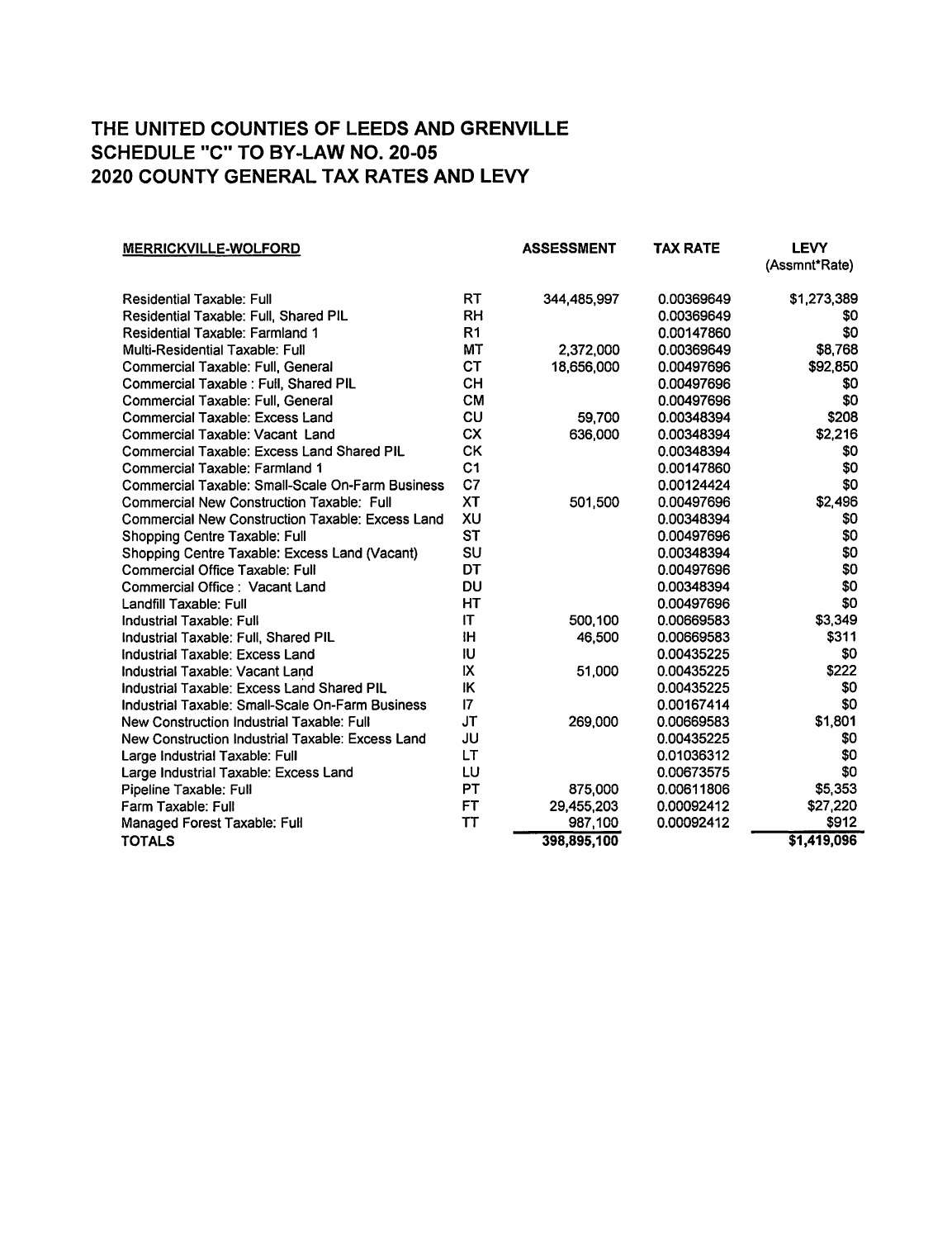| <b>NORTH GRENVILLE</b>                            |                 | <b>ASSESSMENT</b> | <b>TAX RATE</b> | <b>LEVY</b><br>(Assmnt*Rate) |
|---------------------------------------------------|-----------------|-------------------|-----------------|------------------------------|
|                                                   |                 |                   |                 |                              |
| <b>Residential Taxable: Full</b>                  | RT              | 2,335,202,345     | 0.00369649      | \$8,632,052                  |
| Residential Taxable: Full, Shared PIL             | <b>RH</b>       | 152,500           | 0.00369649      | \$564                        |
| <b>Residential Taxable: Farmland 1</b>            | R <sub>1</sub>  |                   | 0.00147860      | \$0                          |
| Multi-Residential Taxable: Full                   | <b>MT</b>       | 9,145,600         | 0.00369649      | \$33,807                     |
| Commercial Taxable: Full, General                 | <b>CT</b>       | 86,916,200        | 0.00497696      | \$432,578                    |
| Commercial Taxable : Full, Shared PIL             | CH              |                   | 0.00497696      | \$0                          |
| Commercial Taxable: Full, General                 | <b>CM</b>       |                   | 0.00497696      | \$0                          |
| <b>Commercial Taxable: Excess Land</b>            | <b>CU</b>       | 1,465,500         | 0.00348394      | \$5,106                      |
| Commercial Taxable: Vacant Land                   | <b>CX</b>       | 10,067,700        | 0.00348394      | \$35,075                     |
| <b>Commercial Taxable: Excess Land Shared PIL</b> | <b>CK</b>       |                   | 0.00348394      | \$0                          |
| <b>Commercial Taxable: Farmland 1</b>             | C <sub>1</sub>  |                   | 0.00147860      | \$0                          |
| Commercial Taxable: Small-Scale On-Farm Business  | C7              |                   | 0.00124424      | \$0                          |
| Commercial New Construction Taxable: Full         | <b>XT</b>       | 61,509,000        | 0.00497696      | \$306,128                    |
| Commercial New Construction Taxable: Excess Land  | XU              | 1,227,800         | 0.00348394      | \$4,278                      |
| Shopping Centre Taxable: Full                     | <b>ST</b>       | 9,529,700         | 0.00497696      | \$47,429                     |
| Shopping Centre Taxable: Excess Land (Vacant)     | SU              | 60,500            | 0.00348394      | \$211                        |
| New Shopping Centre Taxable: Full                 | ZT              | 651,000           | 0.00497696      | \$3,240                      |
| Commercial Office Taxable: Full                   | DT              | 97,800            | 0.00497696      | \$487                        |
| Commercial Office : Vacant Land                   | DU              |                   | 0.00348394      | \$0                          |
| Landfill Taxable: Full                            | HT              |                   | 0.00497696      | \$0                          |
| <b>Industrial Taxable: Full</b>                   | IT              | 2,273,400         | 0.00669583      | \$15,222                     |
| Industrial Taxable: Full, Shared PIL              | ΙH              | 153,600           | 0.00669583      | \$1,028                      |
| Industrial Taxable: Excess Land                   | IJ              | 116,300           | 0.00435225      | \$506                        |
| Industrial Taxable: Vacant Land                   | IX              | 1,082,500         | 0.00435225      | \$4,711                      |
| Industrial Taxable: Excess Land Shared PIL        | IK              |                   | 0.00435225      | \$0                          |
| Industrial Taxable: Small-Scale On-Farm Business  | $\overline{17}$ |                   | 0.00167414      | \$0                          |
| New Construction Industrial Taxable: Full         | <b>JT</b>       | 970,900           | 0.00669583      | \$6,501                      |
| New Construction Industrial Taxable: Excess Land  | JU              |                   | 0.00435225      | \$0                          |
| Large Industrial Taxable: Full                    | LT              |                   | 0.01036312      | \$0                          |
| Large Industrial Taxable: Excess Land             | LU              |                   | 0.00673575      | \$0                          |
| Pipeline Taxable: Full                            | PT              | 7,008,000         | 0.00611806      | \$42,875                     |
| Farm Taxable: Full                                | <b>FT</b>       | 99,792,400        | 0.00092412      | \$92,220                     |
| Managed Forest Taxable: Full                      | TΤ              | 2,997,100         | 0.00092412      | \$2,770                      |
| <b>TOTALS</b>                                     |                 | 2,630,419,845     |                 | \$9,666,788                  |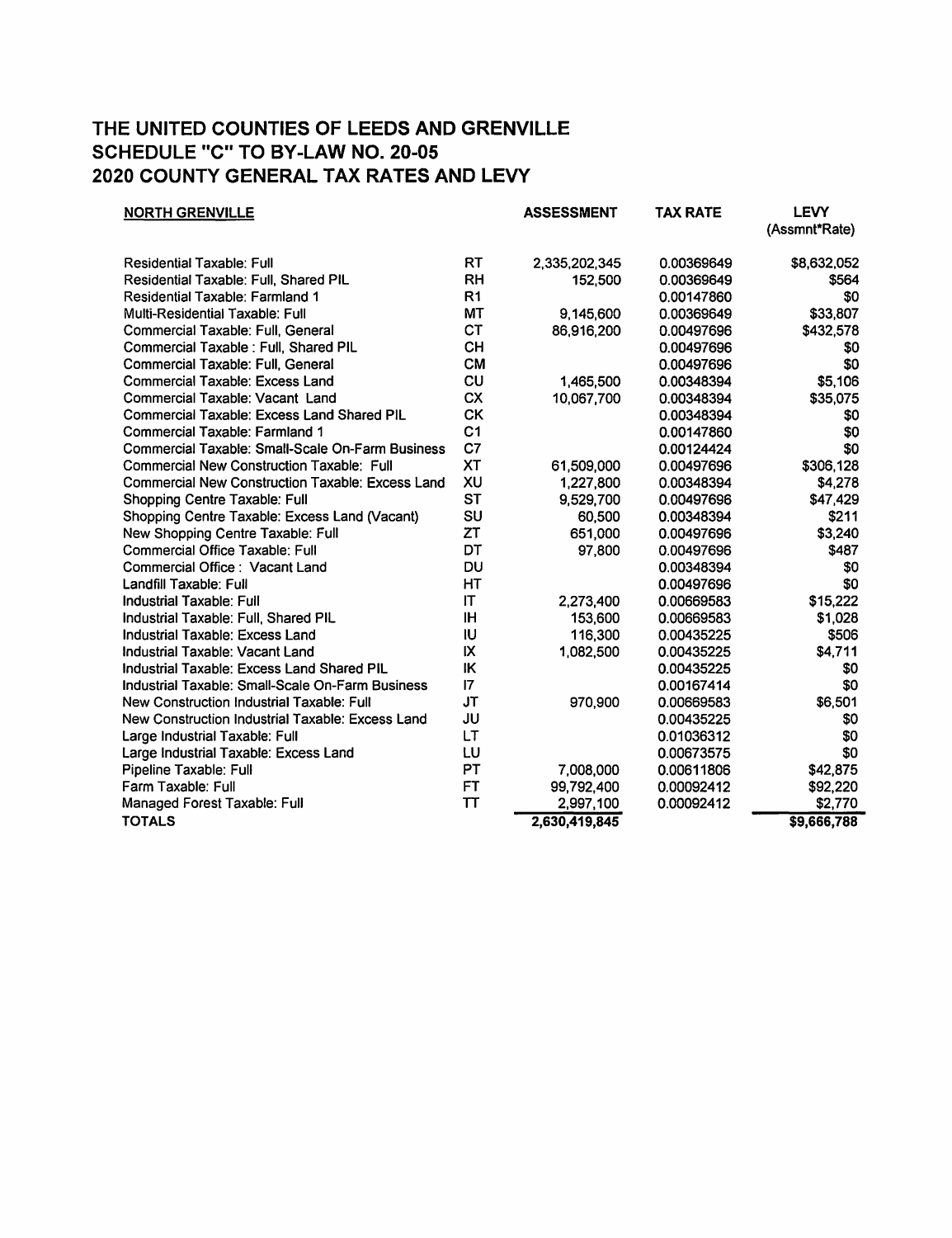| <b>ELIZABETHTOWN - KITLEY</b>                           |                 | <b>ASSESSMENT</b> | <b>TAX RATE</b> | <b>LEVY</b>   |
|---------------------------------------------------------|-----------------|-------------------|-----------------|---------------|
|                                                         |                 |                   |                 | (Assmnt*Rate) |
| <b>Residential Taxable: Full</b>                        | <b>RT</b>       | 995,868,653       | 0.00369649      | \$3,681,219   |
| Residential Taxable: Full, Shared PIL                   | <b>RH</b>       | 25,000            | 0.00369649      | \$92          |
| Residential Taxable: Farmland 1                         | R <sub>1</sub>  |                   | 0.00147860      | \$0           |
| <b>Multi-Residential Taxable: Full</b>                  | <b>MT</b>       | 2,242,000         | 0.00369649      | \$8,288       |
| Commercial Taxable: Full, General                       | <b>CT</b>       | 40,061,685        | 0.00497696      | \$199,385     |
| Commercial Taxable : Full, Shared PIL                   | <b>CH</b>       |                   | 0.00497696      | \$0           |
| Commercial Taxable: Full, General                       | <b>CM</b>       |                   | 0.00497696      | \$0           |
| <b>Commercial Taxable: Excess Land</b>                  | CU              | 1,438,700         | 0.00348394      | \$5,012       |
| Commercial Taxable: Vacant Land                         | <b>CX</b>       | 477,900           | 0.00348394      | \$1,665       |
| <b>Commercial Taxable: Excess Land Shared PIL</b>       | <b>CK</b>       |                   | 0.00348394      | \$0           |
| Commercial Taxable: Farmland 1                          | C <sub>1</sub>  |                   | 0.00147860      | \$0           |
| <b>Commercial Taxable: Small-Scale On-Farm Business</b> | C7              | 6,400             | 0.00124424      | \$8           |
| <b>Commercial New Construction Taxable: Full</b>        | <b>XT</b>       | 3,571,500         | 0.00497696      | \$17,775      |
| <b>Commercial New Construction Taxable: Excess Land</b> | XU              | 45,600            | 0.00348394      | \$159         |
| Shopping Centre Taxable: Full                           | <b>ST</b>       |                   | 0.00497696      | \$0           |
| Shopping Centre Taxable: Excess Land (Vacant)           | SU              |                   | 0.00348394      | \$0           |
| Commercial Office Taxable: Full                         | DT              |                   | 0.00497696      | \$0           |
| Commercial Office: Vacant Land                          | DU              |                   | 0.00348394      | \$0           |
| Landfill Taxable: Full                                  | HТ              |                   | 0.00497696      | \$0           |
| <b>Industrial Taxable: Full</b>                         | IT              | 10,578,220        | 0.00669583      | \$70,830      |
| Industrial Taxable: Full. Shared PIL                    | ΙH              | 81.700            | 0.00669583      | \$547         |
| Industrial Taxable: Excess Land                         | IU              | 373,200           | 0.00435225      | \$1,624       |
| Industrial Taxable: Vacant Land                         | IX              | 295,000           | 0.00435225      | \$1,284       |
| Industrial Taxable: Excess Land Shared PIL              | IK              | 22,600            | 0.00435225      | \$98          |
| Industrial Taxable: Small-Scale On-Farm Business        | $\overline{17}$ |                   | 0.00167414      | \$0           |
| New Construction Industrial Taxable: Full               | <b>JT</b>       | 1,859,400         | 0.00669583      | \$12,450      |
| New Construction Industrial Taxable: Excess Land        | JU              | 965,200           | 0.00435225      | \$4,201       |
| Large Industrial Taxable: Full                          | LT              |                   | 0.01036312      | \$0           |
| Large Industrial Taxable: Excess Land                   | LU              |                   | 0.00673575      | \$0           |
| Pipeline Taxable: Full                                  | PT              | 15,260,000        | 0.00611806      | \$93,362      |
| Farm Taxable: Full                                      | <b>FT</b>       | 86,497,700        | 0.00092412      | \$79,934      |
| Managed Forest Taxable: Full                            | <b>TT</b>       | 1,466,400         | 0.00092412      | \$1,355       |
| <b>TOTALS</b>                                           |                 | 1,161,136,858     |                 | \$4,179,289   |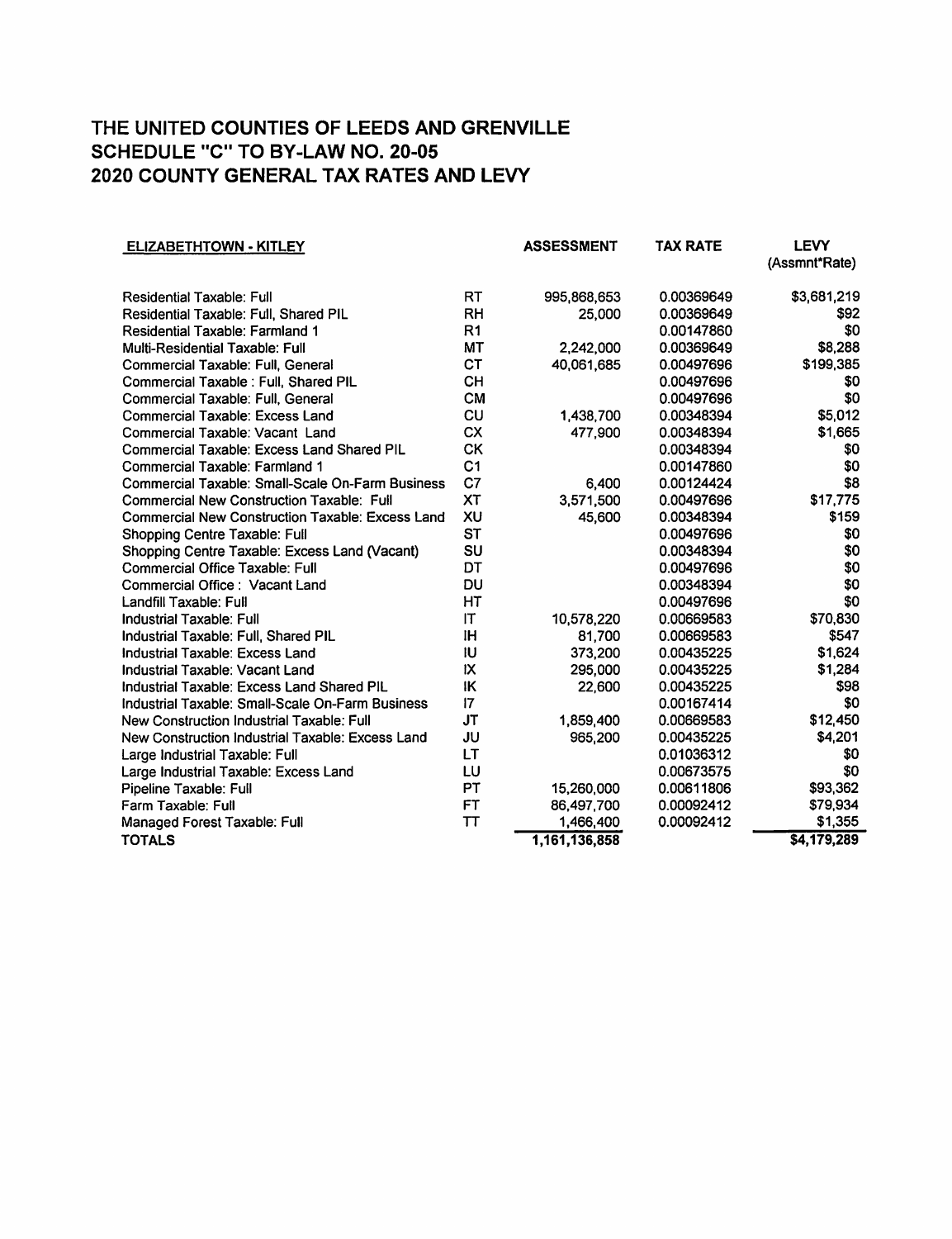| <b>FRONT OF YONGE</b>                                   |                | <b>ASSESSMENT</b> | <b>TAX RATE</b> | <b>LEVY</b><br>(Assmnt*Rate) |
|---------------------------------------------------------|----------------|-------------------|-----------------|------------------------------|
|                                                         |                |                   |                 |                              |
| <b>Residential Taxable: Full</b>                        | <b>RT</b>      | 308,493,500       | 0.00369649      | \$1,140,343                  |
| Residential Taxable: Full, Shared PIL                   | <b>RH</b>      |                   | 0.00369649      | \$0                          |
| <b>Residential Taxable: Farmland 1</b>                  | R <sub>1</sub> | 99,500            | 0.00147860      | \$147                        |
| Multi-Residential Taxable: Full                         | MT             | 997,000           | 0.00369649      | \$3,685                      |
| Commercial Taxable: Full, General                       | <b>CT</b>      | 2,158,300         | 0.00497696      | \$10,742                     |
| Commercial Taxable : Full, Shared PIL                   | <b>CH</b>      |                   | 0.00497696      | \$0                          |
| Commercial Taxable: Full, General                       | <b>CM</b>      |                   | 0.00497696      | \$0                          |
| Commercial Taxable: Excess Land                         | CU             |                   | 0.00348394      | \$0                          |
| Commercial Taxable: Vacant Land                         | <b>CX</b>      | 112,000           | 0.00348394      | \$390                        |
| <b>Commercial Taxable: Excess Land Shared PIL</b>       | <b>CK</b>      |                   | 0.00348394      | \$0                          |
| Commercial Taxable: Farmland 1                          | C <sub>1</sub> |                   | 0.00147860      | \$0                          |
| Commercial Taxable: Small-Scale On-Farm Business        | C <sub>7</sub> |                   | 0.00124424      | \$0                          |
| <b>Commercial New Construction Taxable: Full</b>        | XT             | 1,777,400         | 0.00497696      | \$8,846                      |
| <b>Commercial New Construction Taxable: Excess Land</b> | XU             | 6,300             | 0.00348394      | \$22                         |
| Shopping Centre Taxable: Full                           | <b>ST</b>      |                   | 0.00497696      | \$0                          |
| Shopping Centre Taxable: Excess Land (Vacant)           | SU             |                   | 0.00348394      | \$0                          |
| Commercial Office Taxable: Full                         | DT             |                   | 0.00497696      | \$0                          |
| Commercial Office: Vacant Land                          | DU             |                   | 0.00348394      | \$0                          |
| Landfill Taxable: Full                                  | HT             |                   | 0.00497696      | \$0                          |
| <b>Industrial Taxable: Full</b>                         | IT             | 4,600             | 0.00669583      | \$31                         |
| Industrial Taxable: Full, Shared PIL                    | ΙH             | 39,200            | 0.00669583      | \$262                        |
| Industrial Taxable: Excess Land                         | <b>IU</b>      |                   | 0.00435225      | \$0                          |
| Industrial Taxable: Vacant Land                         | IX             |                   | 0.00435225      | \$0                          |
| Industrial Taxable: Excess Land Shared PIL              | IK             | 18,100            | 0.00435225      | \$79                         |
| Industrial Taxable: Small-Scale On-Farm Business        | $\mathsf{I}7$  |                   | 0.00167414      | \$0                          |
| New Construction Industrial Taxable: Full               | JT             | 315,100           | 0.00669583      | \$2,110                      |
| New Construction Industrial Taxable: Excess Land        | JU             |                   | 0.00435225      | \$0                          |
| Large Industrial Taxable: Full                          | LT             |                   | 0.01036312      | \$0                          |
| Large Industrial Taxable: Excess Land                   | LU             |                   | 0.00673575      | \$0                          |
| Pipeline Taxable: Full                                  | <b>PT</b>      | 10,295,000        | 0.00611806      | \$62,985                     |
| Farm Taxable: Full                                      | FT             | 12,971,800        | 0.00092412      | \$11,987                     |
| Managed Forest Taxable: Full                            | TT             | 389,600           | 0.00092412      | \$360                        |
| <b>TOTALS</b>                                           |                | 337,677,400       |                 | \$1,241,991                  |
|                                                         |                |                   |                 |                              |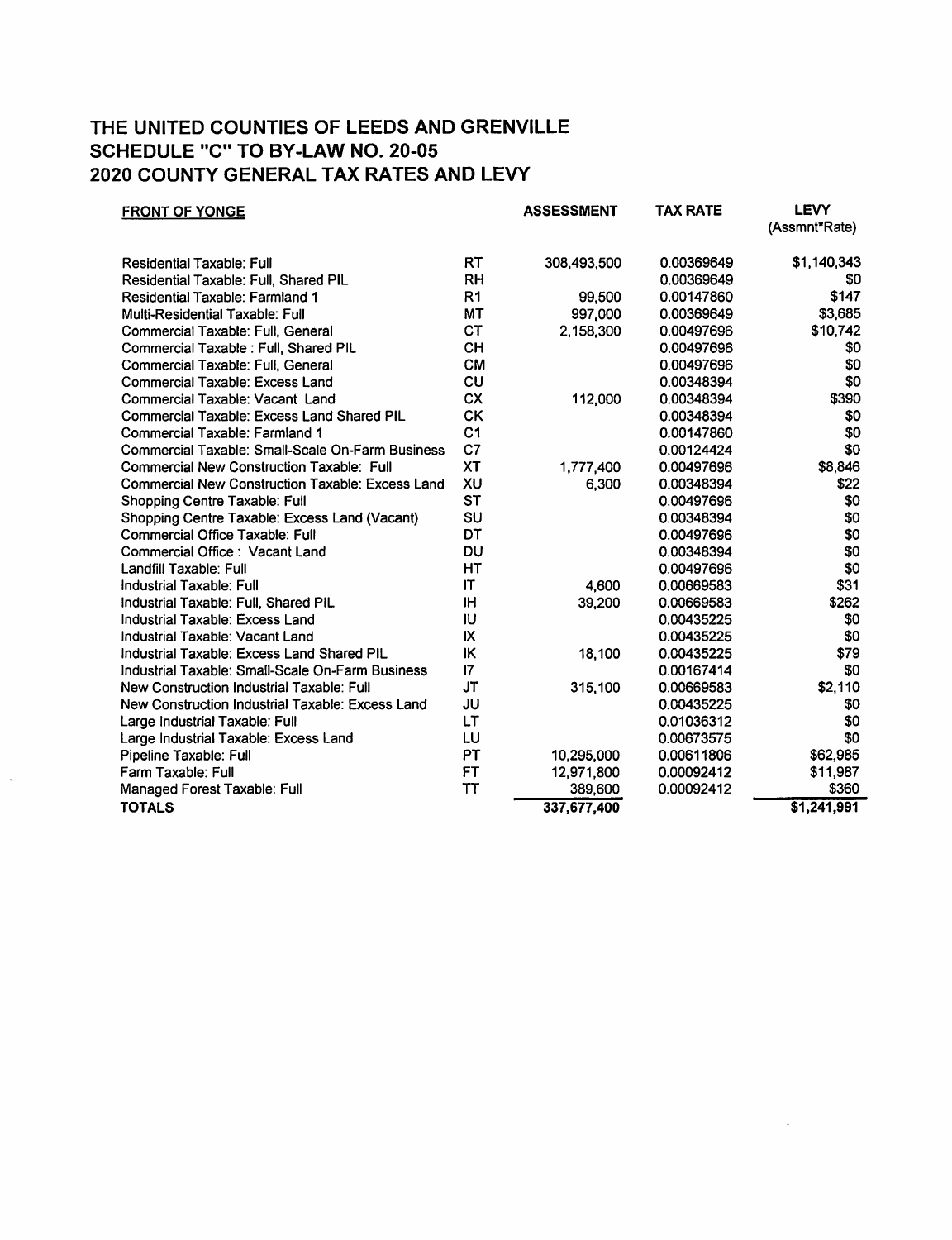| <b>LEEDS &amp; THE THOUSAND ISLANDS</b>                 |                        | <b>ASSESSMENT</b> | <b>TAX RATE</b> | <b>LEVY</b>   |
|---------------------------------------------------------|------------------------|-------------------|-----------------|---------------|
|                                                         |                        |                   |                 | (Assmnt*Rate) |
| Residential Taxable: Full                               | RT                     | 2.017.432.809     | 0.00369649      | \$7,457,420   |
| Residential Taxable: Full, Shared PIL                   | <b>RH</b>              | 85,500            | 0.00369649      | \$316         |
| Residential Taxable: Farmland 1                         | R <sub>1</sub>         | 14,300            | 0.00147860      | \$21          |
| Multi-Residential Taxable: Full                         | MT                     | 1,666,000         | 0.00369649      | \$6,158       |
| Commercial Taxable: Full, General                       | <b>CT</b>              | 131,576,800       | 0.00497696      | \$654,852     |
| Commercial Taxable : Full, Shared PIL                   | <b>CH</b>              |                   | 0.00497696      | \$0           |
| Commercial Taxable: Full, General                       | <b>CM</b>              | 1,432,000         | 0.00497696      | \$7,127       |
| <b>Commercial Taxable: Excess Land</b>                  | CU                     | 1,002,400         | 0.00348394      | \$3,492       |
| Commercial Taxable: Vacant Land                         | <b>CX</b>              | 674,100           | 0.00348394      | \$2,349       |
| <b>Commercial Taxable: Excess Land Shared PIL</b>       | СK                     |                   | 0.00348394      | \$0           |
| <b>Commercial Taxable: Farmland 1</b>                   | C <sub>1</sub>         | 83,000            | 0.00147860      | \$123         |
| Commercial Taxable: Small-Scale On-Farm Business        | C <sub>7</sub>         |                   | 0.00124424      | \$0           |
| Commercial New Construction Taxable: Full               | <b>XT</b>              | 9,815,000         | 0.00497696      | \$48,849      |
| <b>Commercial New Construction Taxable: Excess Land</b> | XU                     | 83,800            | 0.00348394      | \$292         |
| Shopping Centre Taxable: Full                           | <b>ST</b>              |                   | 0.00497696      | \$0           |
| Shopping Centre Taxable: Excess Land (Vacant)           | SU                     |                   | 0.00348394      | \$0           |
| Commercial Office Taxable: Full                         | DT                     |                   | 0.00497696      | \$0           |
| Commercial Office: Vacant Land                          | DU                     |                   | 0.00348394      | \$0           |
| Landfill Taxable: Full                                  | HT                     |                   | 0.00497696      | \$0           |
| <b>Industrial Taxable: Full</b>                         | $\mathsf{I}\mathsf{T}$ | 3,225,200         | 0.00669583      | \$21,595      |
| Industrial Taxable: Full, Shared PIL                    | <b>IH</b>              | 13.100            | 0.00669583      | \$88          |
| Industrial Taxable: Excess Land                         | IU                     | 66,400            | 0.00435225      | \$289         |
| Industrial Taxable: Vacant Land                         | IX                     | 104,000           | 0.00435225      | \$453         |
| Industrial Taxable: Excess Land Shared PIL              | IK                     |                   | 0.00435225      | \$0           |
| Industrial Taxable: Small-Scale On-Farm Business        | $\mathsf{I}7$          |                   | 0.00167414      | \$0           |
| New Construction Industrial Taxable: Full               | <b>JT</b>              | 818,300           | 0.00669583      | \$5,479       |
| New Construction Industrial Taxable: Excess Land        | JU                     | 42,800            | 0.00435225      | \$186         |
| Large Industrial Taxable: Full                          | LT                     |                   | 0.01036312      | \$0           |
| Large Industrial Taxable: Excess Land                   | LU                     |                   | 0.00673575      | \$0           |
| Pipeline Taxable: Full                                  | <b>PT</b>              | 29,241,000        | 0.00611806      | \$178,898     |
| Farm Taxable: Full                                      | FT                     | 106,519,100       | 0.00092412      | \$98,436      |
| Managed Forest Taxable: Full                            | <b>TT</b>              | 4,569,900         | 0.00092412      | \$4,223       |
| <b>TOTALS</b>                                           |                        | 2,308,465,509     |                 | \$8,490,648   |
|                                                         |                        |                   |                 |               |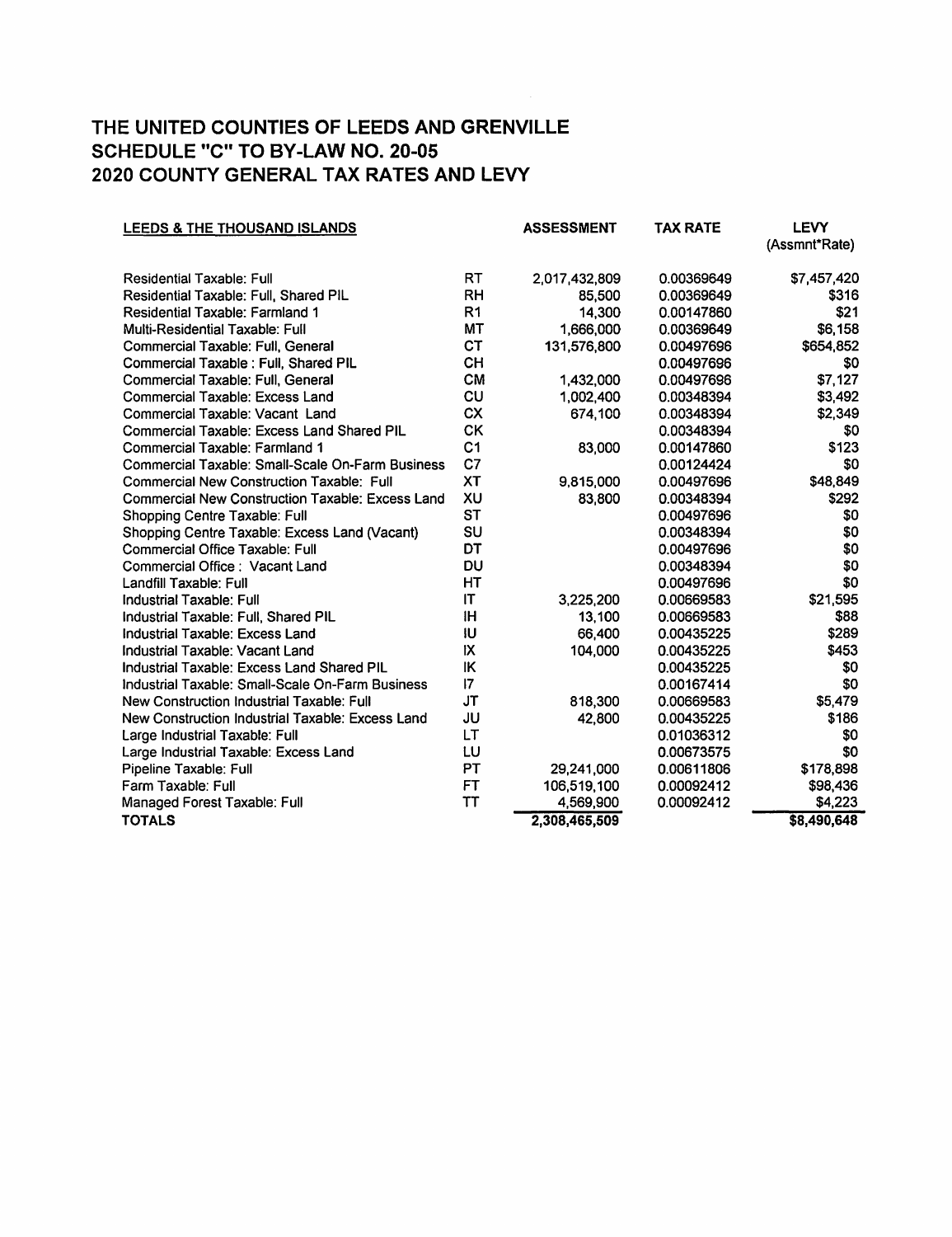| <b>ATHENS</b>                                           |                | <b>ASSESSMENT</b> | <b>TAX RATE</b> | <b>LEVY</b><br>(Assmnt*Rate) |
|---------------------------------------------------------|----------------|-------------------|-----------------|------------------------------|
| <b>Residential Taxable: Full</b>                        | <b>RT</b>      | 304,272,747       | 0.00369649      | \$1,124,741                  |
| Residential Taxable: Full, Shared PIL                   | <b>RH</b>      |                   | 0.00369649      | \$0                          |
| Residential Taxable: Farmland 1                         | R1             |                   | 0.00147860      | \$0                          |
| <b>Multi-Residential Taxable: Full</b>                  | <b>MT</b>      | 1,049,000         | 0.00369649      | \$3,878                      |
| Commercial Taxable: Full, General                       | <b>CT</b>      | 6,694,777         | 0.00497696      | \$33,320                     |
| Commercial Taxable : Full, Shared PIL                   | <b>CH</b>      |                   | 0.00497696      | \$0                          |
| Commercial Taxable: Full, General                       | <b>CM</b>      |                   | 0.00497696      | \$0                          |
| Commercial Taxable: Excess Land                         | CU             | 60,476            | 0.00348394      | \$211                        |
| Commercial Taxable: Vacant Land                         | <b>CX</b>      | 45,500            | 0.00348394      | \$159                        |
| Commercial Taxable: Excess Land Shared PIL              | <b>CK</b>      |                   | 0.00348394      | \$0                          |
| <b>Commercial Taxable: Farmland 1</b>                   | C <sub>1</sub> |                   | 0.00147860      | \$0                          |
| Commercial Taxable: Small-Scale On-Farm Business        | C <sub>7</sub> |                   | 0.00124424      | \$0                          |
| Commercial New Construction Taxable: Full               | <b>XT</b>      | 420,000           | 0.00497696      | \$2,090                      |
| <b>Commercial New Construction Taxable: Excess Land</b> | XU             |                   | 0.00348394      | \$0                          |
| Shopping Centre Taxable: Full                           | <b>ST</b>      |                   | 0.00497696      | \$0                          |
| Shopping Centre Taxable: Excess Land (Vacant)           | SU             |                   | 0.00348394      | \$0                          |
| <b>Commercial Office Taxable: Full</b>                  | DT             |                   | 0.00497696      | \$0                          |
| Commercial Office: Vacant Land                          | DU             |                   | 0.00348394      | \$0                          |
| Landfill Taxable: Full                                  | HT             |                   | 0.00497696      | \$0                          |
| Industrial Taxable: Full                                | $\mathsf{I}$   | 638,500           | 0.00669583      | \$4,275                      |
| Industrial Taxable: Full, Shared PIL                    | <b>IH</b>      | 12,700            | 0.00669583      | \$85                         |
| Industrial Taxable: Excess Land                         | IU             | 27,000            | 0.00435225      | \$118                        |
| Industrial Taxable: Vacant Land                         | IX             |                   | 0.00435225      | \$0                          |
| Industrial Taxable: Excess Land Shared PIL              | ΙK             |                   | 0.00435225      | \$0                          |
| Industrial Taxable: Small-Scale On-Farm Business        | 17             |                   | 0.00167414      | \$0                          |
| New Construction Industrial Taxable: Full               | <b>JT</b>      |                   | 0.00669583      | \$0                          |
| New Construction Industrial Taxable: Excess Land        | JU             |                   | 0.00435225      | \$0                          |
| Large Industrial Taxable: Full                          | LT             |                   | 0.01036312      | \$0                          |
| Large Industrial Taxable: Excess Land                   | LU             |                   | 0.00673575      | \$0                          |
| Pipeline Taxable: Full                                  | <b>PT</b>      | 605,000           | 0.00611806      | \$3,701                      |
| Farm Taxable: Full                                      | <b>FT</b>      | 17,895,200        | 0.00092412      | \$16,537                     |
| Managed Forest Taxable: Full                            | TT             | 912,700           | 0.00092412      | \$843                        |
| <b>TOTALS</b>                                           |                | 332,633,600       |                 | \$1,189,958                  |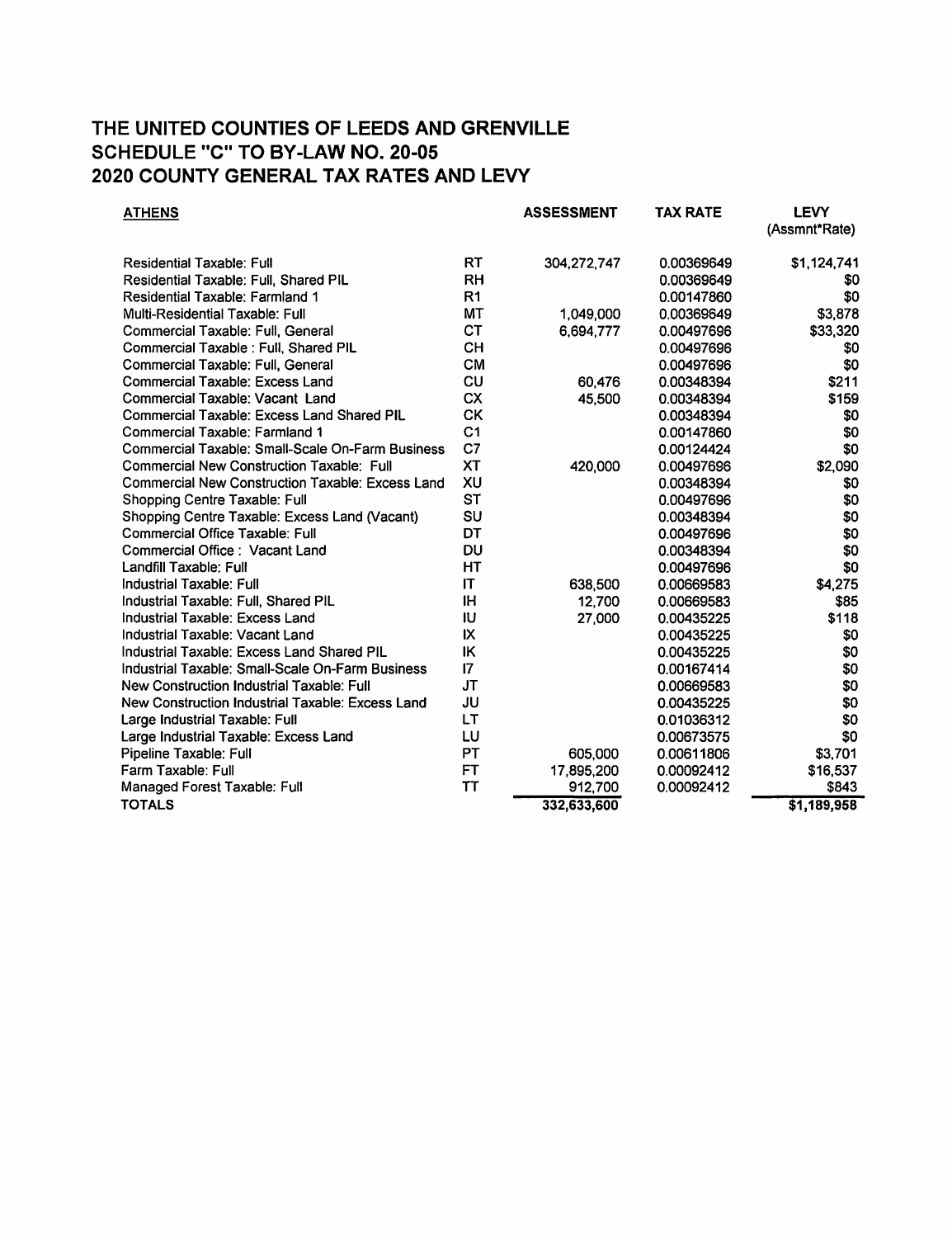| <b>RIDEAU LAKES</b>                                     |                | <b>ASSESSMENT</b> | TAX RATE   | <b>LEVY</b><br>(Assmnt*Rate) |
|---------------------------------------------------------|----------------|-------------------|------------|------------------------------|
| <b>Residential Taxable: Full</b>                        | RT             | 2,259,548,843     | 0.00369649 | \$8,352,400                  |
| Residential Taxable: Full, Shared PIL                   | <b>RH</b>      | 25,300            | 0.00369649 | \$94                         |
| Residential Taxable: Farmland 1                         | R <sub>1</sub> |                   | 0.00147860 | \$0                          |
| Multi-Residential Taxable: Full                         | МT             | 5,950,000         | 0.00369649 | \$21,994                     |
| Commercial Taxable: Full, General                       | <b>CT</b>      | 34,692,551        | 0.00497696 | \$172,663                    |
| Commercial Taxable : Full, Shared PIL                   | CH             | 799,900           | 0.00497696 | \$3,981                      |
| Commercial Taxable: Full, General                       | <b>CM</b>      |                   | 0.00497696 | \$0                          |
| <b>Commercial Taxable: Excess Land</b>                  | CU             | 89,500            | 0.00348394 | \$312                        |
| Commercial Taxable: Vacant Land                         | <b>CX</b>      | 326,200           | 0.00348394 | \$1,136                      |
| <b>Commercial Taxable: Excess Land Shared PIL</b>       | <b>CK</b>      | 54,100            | 0.00348394 | \$188                        |
| Commercial Taxable: Farmland 1                          | C <sub>1</sub> |                   | 0.00147860 | \$0                          |
| Commercial Taxable: Small-Scale On-Farm Business        | C7             |                   | 0.00124424 | \$0                          |
| <b>Commercial New Construction Taxable: Full</b>        | <b>XT</b>      | 4.554.300         | 0.00497696 | \$22,667                     |
| <b>Commercial New Construction Taxable: Excess Land</b> | XU             | 20,200            | 0.00348394 | \$70                         |
| Shopping Centre Taxable: Full                           | <b>ST</b>      |                   | 0.00497696 | \$0                          |
| Shopping Centre Taxable: Excess Land (Vacant)           | SU             |                   | 0.00348394 | \$0                          |
| Commercial Office Taxable: Full                         | DT             |                   | 0.00497696 | \$0                          |
| Commercial Office: Vacant Land                          | <b>DU</b>      |                   | 0.00348394 | \$0                          |
| Landfill Taxable: Full                                  | HΤ             |                   | 0.00497696 | \$0                          |
| Industrial Taxable: Full                                | IT             | 1,215,200         | 0.00669583 | \$8,137                      |
| Industrial Taxable: Full, Shared PIL                    | <b>IH</b>      | 399,100           | 0.00669583 | \$2,672                      |
| Industrial Taxable: Excess Land                         | IU             | 94,800            | 0.00435225 | \$413                        |
| Industrial Taxable: Vacant Land                         | IX             |                   | 0.00435225 | \$0                          |
| Industrial Taxable: Excess Land Shared PIL              | ΙK             | 48.400            | 0.00435225 | \$211                        |
| Industrial Taxable: Small-Scale On-Farm Business        | 7              | 16,800            | 0.00167414 | \$28                         |
| New Construction Industrial Taxable: Full               | <b>JT</b>      | 6,000,771         | 0.00669583 | \$40,180                     |
| New Construction Industrial Taxable: Excess Land        | JU             | 1,080,000         | 0.00435225 | \$4,700                      |
| Large Industrial Taxable: Full                          | LT             |                   | 0.01036312 | \$0                          |
| Large Industrial Taxable: Excess Land                   | LU             |                   | 0.00673575 | \$0                          |
| Pipeline Taxable: Full                                  | <b>PT</b>      | 866,000           | 0.00611806 | \$5,298                      |
| Farm Taxable: Full                                      | <b>FT</b>      | 90,643,312        | 0.00092412 | \$83,765                     |
| Managed Forest Taxable: Full                            | <b>TT</b>      | 5,831,800         | 0.00092412 | \$5,389                      |
| <b>TOTALS</b>                                           |                | 2,412,257,077     |            | \$8,726,299                  |